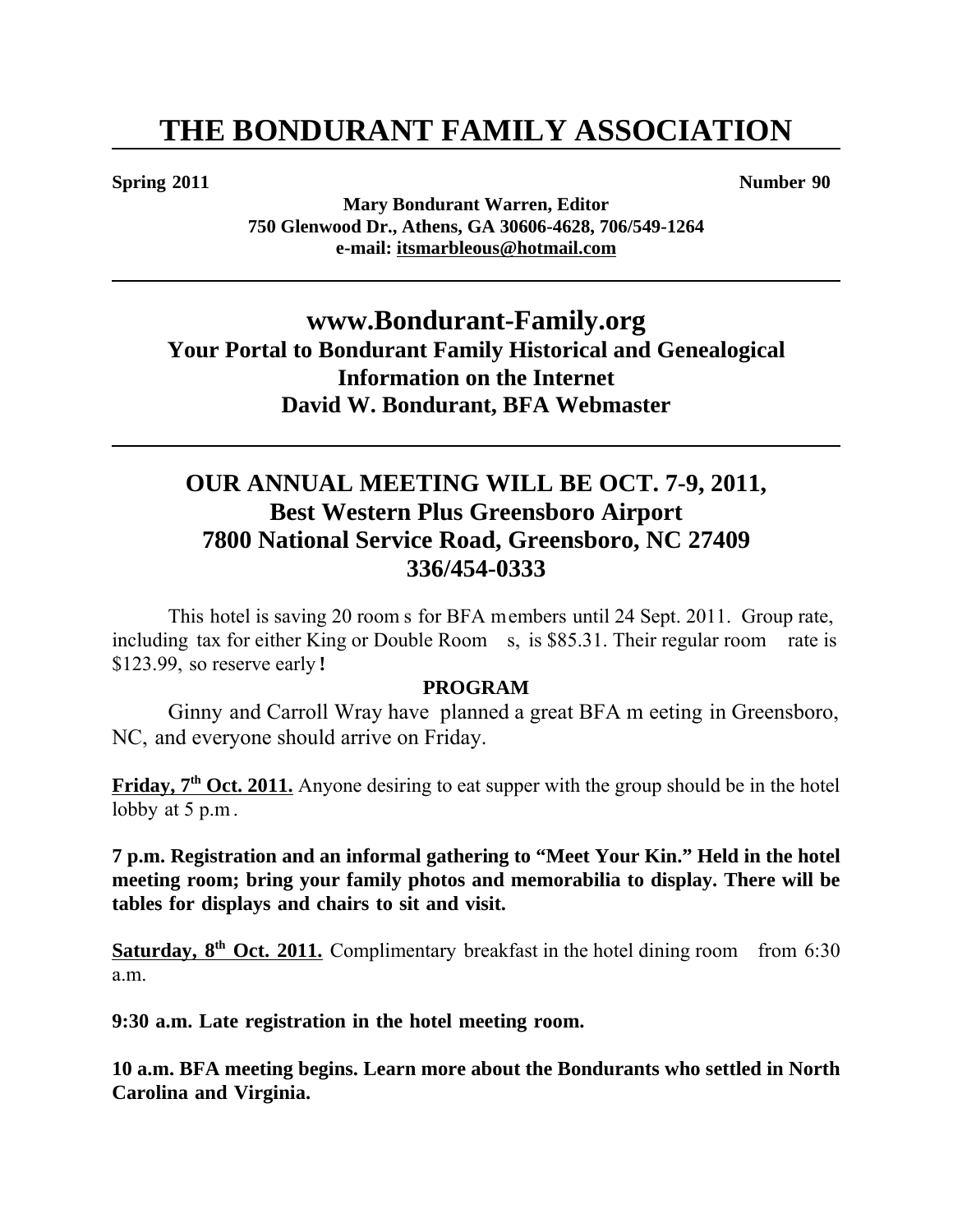12 noon. A box lunch will be served at noon (about \$7.00) in our meeting room.

### **1:30 p.m. BFA business meeting will begin there. Election of officers, selection of the site of 2012 meeting is on the agenda, and discussion of a possible tour of France in 2012.**

5:30 p.m. Meet outside hotel entrance to car pool to the Moose Café, on the grounds of the NC Farmers Market, for a 6 p.m. "Family Supper." A separate room has been reserved for the BFA by the Wrays. Cost will be approxim ately \$13, including tip a nd tax. Restaurant is about a m ile and a half from our hotel.

Menu includes Southern fried chicken or Virginia baked ham, green beans, mashed potatoes, and fruit cobbler. Tea, and their fam ous biscuits and cornbread are included.

**Sunday, 9<sup>th</sup> Oct. 2011.** Complimentary breakfast in the hotel dining room from 7 a.m. Anyone planning to go on the tour should check out early if they a ren't staying over on Sunday night. Luggage can be placed in Carroll and Ginny's hotel room .

### **8 a.m. Be in hotel lobby ready to leave for the colonial Moravian community of "Old Salem" at Winston Salem, NC, and on to Mount Airy, NC ("Mayberry") to see Andy Griffith's home town.**

If there is a need, we can use vans, and the cost would be \$30 per person; otherwise we'll car pool. We plan to return before 4 p.m . Be sure to bring your cam eras and recorders.

Ginny and Carroll are looking forward to having a big crowd, and want YOU to be a part of the BFA group. Call the Best Western m otel 336/454-0333 and make your reservations before the 24 Sept. deadline.

#### **DEATHS**

#### *Our sympathy to these families.*

**George Clark,** 68, of Marietta, GA, died 19 March 2011. Born in Louisville, KY, he was the son of the late Clifford Emery Clark, Jr., and Julia Wareing. Survivors include his loving wife of 42 years, Mary Bondurant Clark, son George Alexan der Clark, Jr. and wife Jennifer of Oakland Gardens, NY, daughter Frances Lee Bogle and husband Brian of Hickory, NC, four grandchildren and four nephews and one niece.

**Doris Bundren Williams'** obituary appeared in the *Greensboro News & Record*, NC, said Phyllis Campbell. Doris lived in Snow Camp, NC, died 12 Oct. 2010, and was 65 years old. Funeral a t Graham, NC.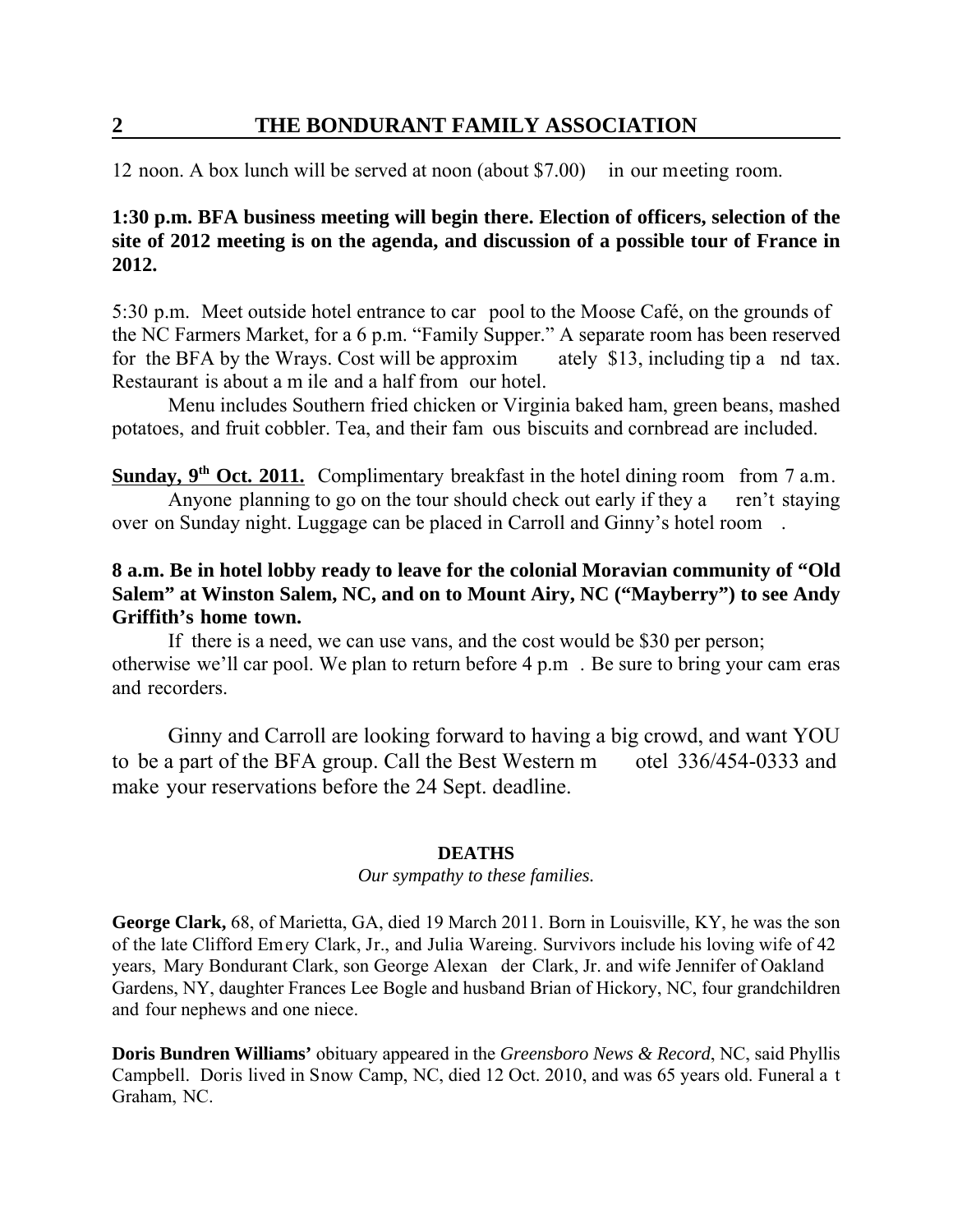**Ellis Aubrey Woods,** 90, of Gage, OK, died 8 Jan. 2010. Born 16 Dec, 1919 in Ellis Co., OK; he was the son of Fred A. W oods and Anna Mae Bondurant. He m arried 1<sup>st</sup> Lenna Alvina Dickens 4 Dec. 1937 in Woodland, CA, and had five children: Forest Arin (deceased), Lana Mae Woods Wolgamott (George) W alker, Bryan Gregory (Sheryl), Thom as Anthony (Nancy), and Joseph Spencer (Cyndi)Woods.

After the death of his first wife Lenna after 55 years of marriage, Ellis married Irma Littler 24 Sept. 1993 in W oodward, OK, who survives him .

#### **NEW MEMBERS**

Mrs. Nancy Bondurant Grim menga, 3828 McCormick, Brookfield, IL 60513, 708/485-1783. email: ngrimmenga@comcast.net

Mrs. Mary Bondurant Scurry, 3171 Spri ng Ridge Dr., Bozem an, MT 59715, 406/219-3348. email: mt-meme@hotmail.com

#### **CHANGE OF ADDRESS:**

Charles I and Roberta D. Bondurant have moved from TX to 7008 Derby, Crestwood, KY 40014

#### **THE HARRY GREENES**

Longtime members of BFA, Pat and Harry Greene have moved into a personal care home at Cypress Springs, Room 303, 7210 S. Yale Ave., Tulsa, OK 74136. Harry descends f rom Thomas Bondurant and Peggy Drury, whose history is m entioned in this newsletter.

Notes and cards are always appreciated!

#### **RUBY TALLEY SMITH**

After a long stay in hospitals and rehabilitation facilities, Ruby Smith is at her own home, 1429 Decatur St., Baltim ore, MD 21230. She is r eceiving physical therapy thrice a week, and has limited energy, but has made great progress. "I appreciate all the cards and well wishes," she added.

Our expert on Ann Bondurant and her descendants, Ruby ha s researched this branch of the Bondurant fam ily tree mor e than half a century. She now stays in touch through e-m ail**,**  rubygem@aol.com.

#### **DARBY'S DESCENDANT**

Our new member Nancy B. Grim menga is one of several descendants of Da rby Bondurant and Lucy Hall of Buckingham Co., VA. Nancy's line come s from their son Thom as who was born 15 May 1792 in Buckingham Co., married 20 Dec. 1826 to Mary Ann Moseley, and died 15 Sept. 1869 in Uni ontown, AL. It was their son who began a line of Sam uel Francis **Bondurants** 

#1 Samuel Francis Bondurant was born 17 May 1842, AL, died 27 April 1899 Uniontown,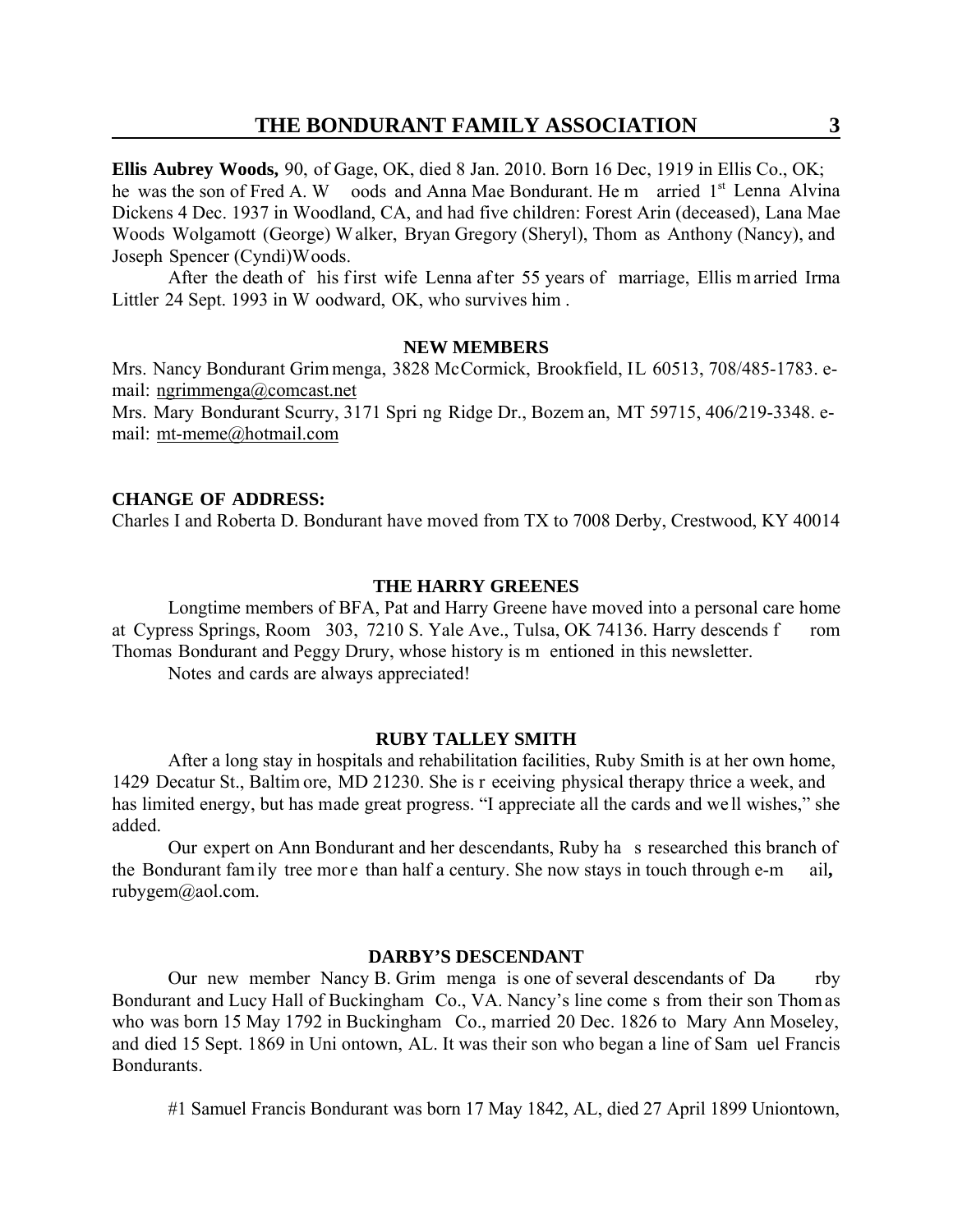AL, married 2 Sept. 1871 to Rebecca Ethridge (1850-1923).

Next generation #2 Samuel Francis Bondurant was born Nov. 13, 1875 Uni ontown, AL, died 3 Nov. 1963 in Corsicana, TX, and married Lillie Flemming, born 21 Sept. 1884 in SC, died 16 April 1947 in Corsicana.

#3 Samuel Francis Bondurant was born 20 June 1905 Corsicana, died 22 Feb. 1990 in La Grange, IL, and married Deloris Louise Abbott, born 27 Jan. 1917 MN, died 21 Mar 2000 in Brookfield, IL.

Their only child, Nancy, is the wife of Ga ry Grimmenga, and they have two children, Claire and Scott.

#### *BONDURANT'S PALACE BAKERY, Kirksville, MO*

Carole Krutch wrote "About 10 years ago, while I was browsing in an antique store here in Minneapolis, I came across a milk bottle that says, 'Bondurant's Palace Bakery Kirksville Mo.' I bought it because I knew that this bakery was probably owned by a relative."

#### **THOMAS WESLEY BONDURANT**

Carole Krutsch has cleared up the confusion about this man, and his two wives, who were Streeter sisters. This is their fam ily:

Thomas Wesley Bondurant born 11 J une 1878, married 1<sup>st</sup> Mabel Streeter, and had two children:

Martha born abt. 1905

Joseph Streeter born Dec. 1906, died 1975 Lakewood, CO. Wife Ann ?, daughters Marie and Ellen.

Shortly after the bi rth of Joseph, Mabel died in Jan. 1907. In 1915 Thomas W. married Mabel's sister Nell Ethel (Nellie) Streeter, born abt. 1884. To this marriage were born four more children:

Charles E., abt. 1917 Helen M., abt. 1921 Norman Lee, abt. 1922; killed in action 20 Feb. 1945 at Iwo Jima, in World War II Hazel L., 1928.

When the 1930 census was taken, the family, without Martha, was living on the Bondurant Ranch, Custer Co., SD.

*Photograph of Norman Lee Bondurant while in service was sent by Clint Bondurant.*

#### **BONDURANT HELP FROM SHARON KINGEN**

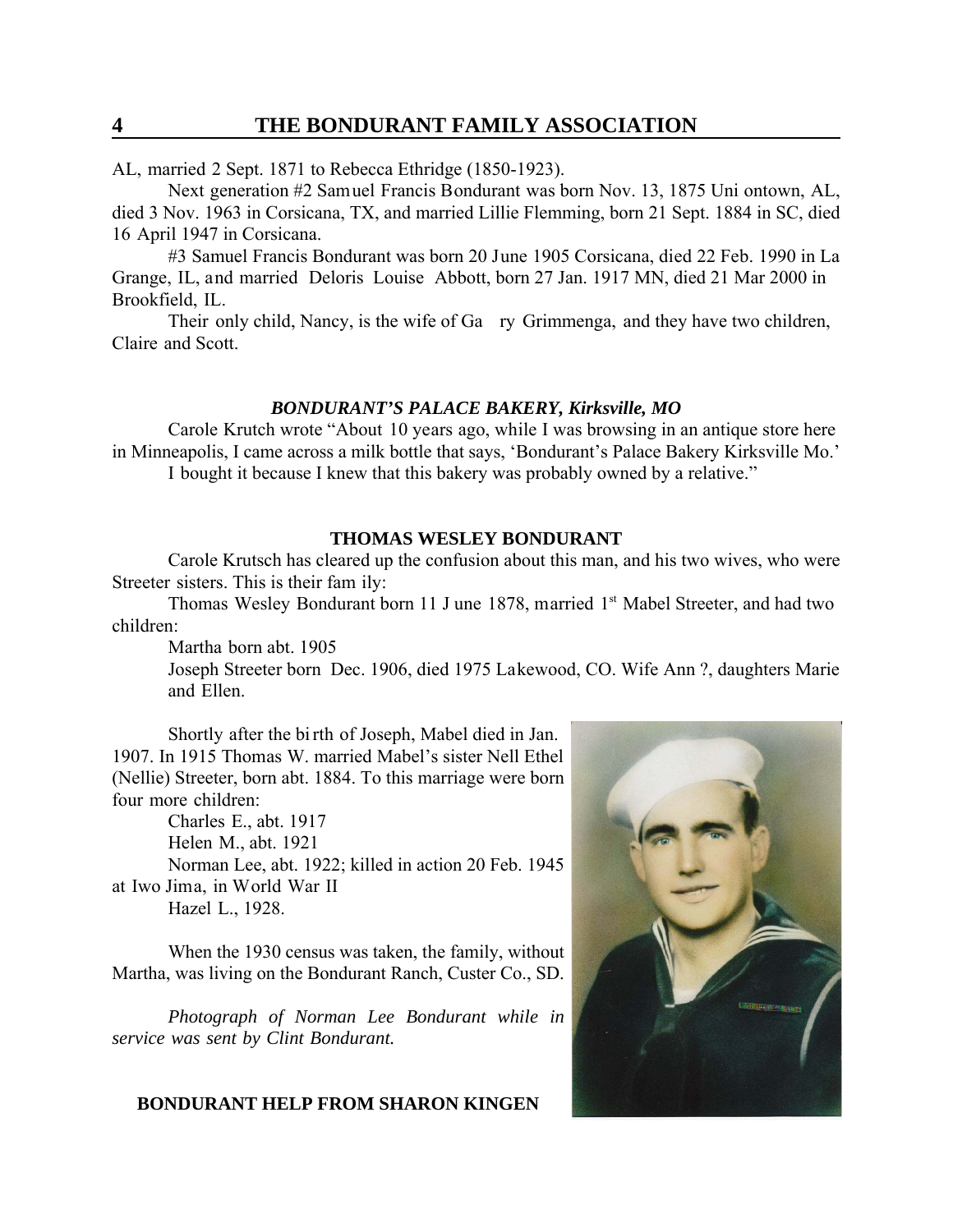Sharon (sakingen@hrtc.net) sent in answers to some of the question m arks found in our previous issue.

DAVID SUMNER BONDURANT was the son of Sum ner David "Suddarth" Bondurant, born 18 Feb. 1916 in Gentry, AR, died 25 March 1985 Henderson, Clark Co., NV, and Elizabeth Janette Henry, born?, died ?

David Sumner had a brother, Gary Edward Bondurant, born 25 Jan. 1944 in Hollywood, Los Angeles Co., CA.

Their grandfather was Edward Turner Bondurant, born 6 June 1866, Columbia, Howard Co., MO, died 1950 CA, and his wife Hattie Belle Burton, born 5 Sept. 1881, died 11 Feb. 1919 in Collinsville, OK. Sharon has the nam es of the other three children of Edward T. and Hattie B. Bondurant.

Edward Turner Bondurant was the son of David Crews Bondurant, born 23 Dec. 1831 Howard Co., MO, died 23 Feb. 1905 Pike Co., MO, and his second wife, Susan E. Turner, born 24 Mar. 1844 Fayette Co., MO, died 13 Dec. 1912 Ha yetta, Howard Co., MO. They had a total of 6 children. David Crews Bondurant's first wife was Mary Jane Crews, born 22 July 1837 MO, died 27 April 1858, probabl y in Howard Co., MO. They had only one child, John Milton Bondurant.

David Crews Bondurant was the son of Capt . John Bondurant, and Nancy Sarah "Sallie" Crews. Capt. John was the son of Edward Bondurant (1768-1853) and Nancy Martin.

Editor's Note: Edward was the son of John Bondurant (1737-1807) and Pauline Marshall Allen. Edward's wife Nancy M. Martin was the daughter of John Martin and Rachel Pace.

John Bondurant (Jr.) was the son of John Bondurant, Sr. and Sarah Rachael Taylor, and grandson of Jean Pierre and Ann Bondurant.

ISABELLE HADLEY BONDURANT was the wife of Robert Engle or Engel Bondurant. From the *Kokomo Tribune*, IN, 16 Jan. 1953: "Mrs. Robert B onDurant and daughter Mary Ann, and son Robert of South Be nd were recent guests of Mrs. BonDurant's parents, Mr. and Mrs. Gordon Hadley. Mary Ann has returned to Miss Porter's School for Girls in Farmington, CT, and Robert returned to Culver Military Academ y.

From the *New York Times*, 21 June 1957. "South Bend, IN, June 20 - Miss Ann BonDurant and Thomas Dennehy Hodgkins will wed. Mr. and Mrs. Robert E. BonDurant have announced their engagement. . . ."

Robert Engle Bondurant born 6 June 1909 IN , was the son of Phillip E. Bondurant, born 14 Sept. 1868 Marshall Co., IN, died 19 Sept. 1957, South Bend, St. Joseph Co., IN, and Clara Eleanora Engle, born 3 Sept. 1871 near Brem en, Marshall Co., IN, died 29 Dec. 1945.

Philip E. BonDurant was in th e real estate business in South Bend f or 55 years. He was survived by two sons, Alfred C. and Robert F. Bondurant, and a daughter M rs. Jay D. Randolph, 7 grandchildren, 12 great grandchildren; three half-brothers, Grover, George, and Millard Hartman of South Bend, and a half-sister Mrs. Edd George of Napanee. Burial was in Highland Cemetery.

Philip E. Bondurant was the son of Allen Simpson Bondurant, born 3 Dec. 1840 IN, died 20 June 1871, and Sara Eli sabeth Huff, born 19 Jan. 1850 Marshall Co., IN, died 31 Jan. 1933 Nappanee, Elkhart Co., IN. Allen Simpson was the son of Hercules Agee Bondurant, born 30 July 1812 Frankfort, Franklin Co., KY, di ed 21 Oct. 1889, Brem en, Marshall Co., IN, and Elizabeth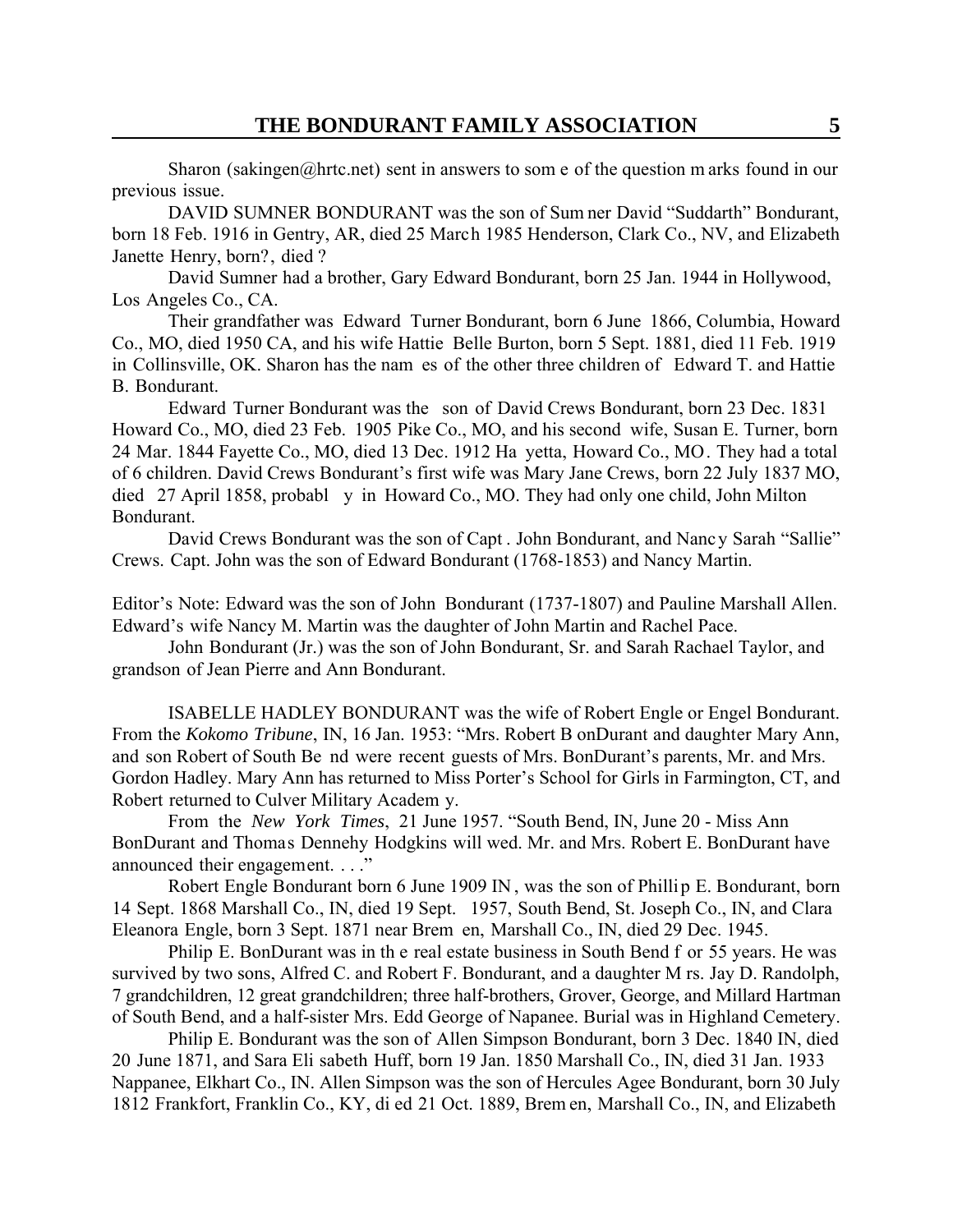Layton, born 21 Sept. 1816 Frankfort, KY, died 7 Dec. 1891. Hercules was the son of Noa h Bondurant, born 18 June 1784 VA, died 14 Dec. 1856 in Jefferson Co., IN, and Martha Chastain born about 1784 VA, died 18 Oct. 1865, MO. Noah was the son of Rev. Thom as Bondurant and Rhoda Agee.

"MARY ANN MANGUS BONDURANT's husband wa s probably a descendant of Rev. Thomas, Noah, and Hercules Agee Bondurant, but I don't know any of the spec ifics," added Sharon.

POLLY HARRIS BONDURANT's husband Hugh Peter Bondurant, Sr., wa s born 24 March 1922 TN, died 6 Jan. 2000 in or near Pulask i, Giles Co., TN, and was the son of Richard Green Bondurant born 1 Sept. 1880 VA, died April 1973 in or near Arm ore, Giles Co., TN, and his wife Elizabeth Benson Patterson, born about 1878 TN.

Richard Green Bondurant was the son of Peter Bondurant born May 1834 Henry Co., VA, died 18 Dec. 1914, probably in Patrick Co., VA, and his wife Emily Ruth Simmons, born 1843 NC, died 10 Jan. 1936, probably in Patrick Co., VA. Peter was the son of James Henry Bondurant, Sr., born about 1803-6 VA, died a bout 1886 and Margaret Bocock, born between 1810-15 VA.

"I AM GUESSING HERE, but I think that Ja mes Henry was the son of Joel Bondurant and Sarah "Sally" Wheat, but I have absolutely no proof of that. Do you have any data on this line which clusters around southern VA and northern NC," concluded Sharon.

Editor's Note: I can only add that Joel and Sally were married in Bedford Co., VA, where the Wheat family were prominent residents (Wheat's Valley).

RICHARD McDOWELL BONDURANT was the son of Louis Palm er Bondurant [Sr.] born 8 Sept. 1894 GA or FL, died 14 Sept. 1991 Atlanta, Fulton Co., GA. His wife was Em ily Mallard, born 9 Oct. 1900, died 18 Jan. 1986, buried in Sunset Hill Cemetery, Valdosta, Lowndes Co., GA.

Louis P. and Em ily's children were: Louis P., Jr. (deceased) Richard McDowell (deceased) Charles Mallard (deceased) Mary married William Scurry [a new member].

Louis Palmer Bondurant, Sr., was the son of Charles Scott Bondurant, born 31 Aug. 1861 Lynchburg, Bedford Co., VA, died 8 June 1925 J acksonville, Duval Co., FL, and his wif e Rosa Palmer, born 4 Aug. 1866 FL, died 4 March 1951, Duval Co., FL.

Charles was the son of Capt. John Parnell "Jack" Bondurant and his f irst wife Mary Burton Logwood, and "Jack" the son of Littleberry Bondurant of Bedford Co., VA.

MARY LOU BONDURANT's father was Leland E. Bondurant, born 12 Dec. 1915, died Nov. 1968 in or near Hillsboro, Montgom ery Co., IL, and his wif e Luella Elizabeth Toberm an born about 1916, died 7 June 1997 Springfield, IL.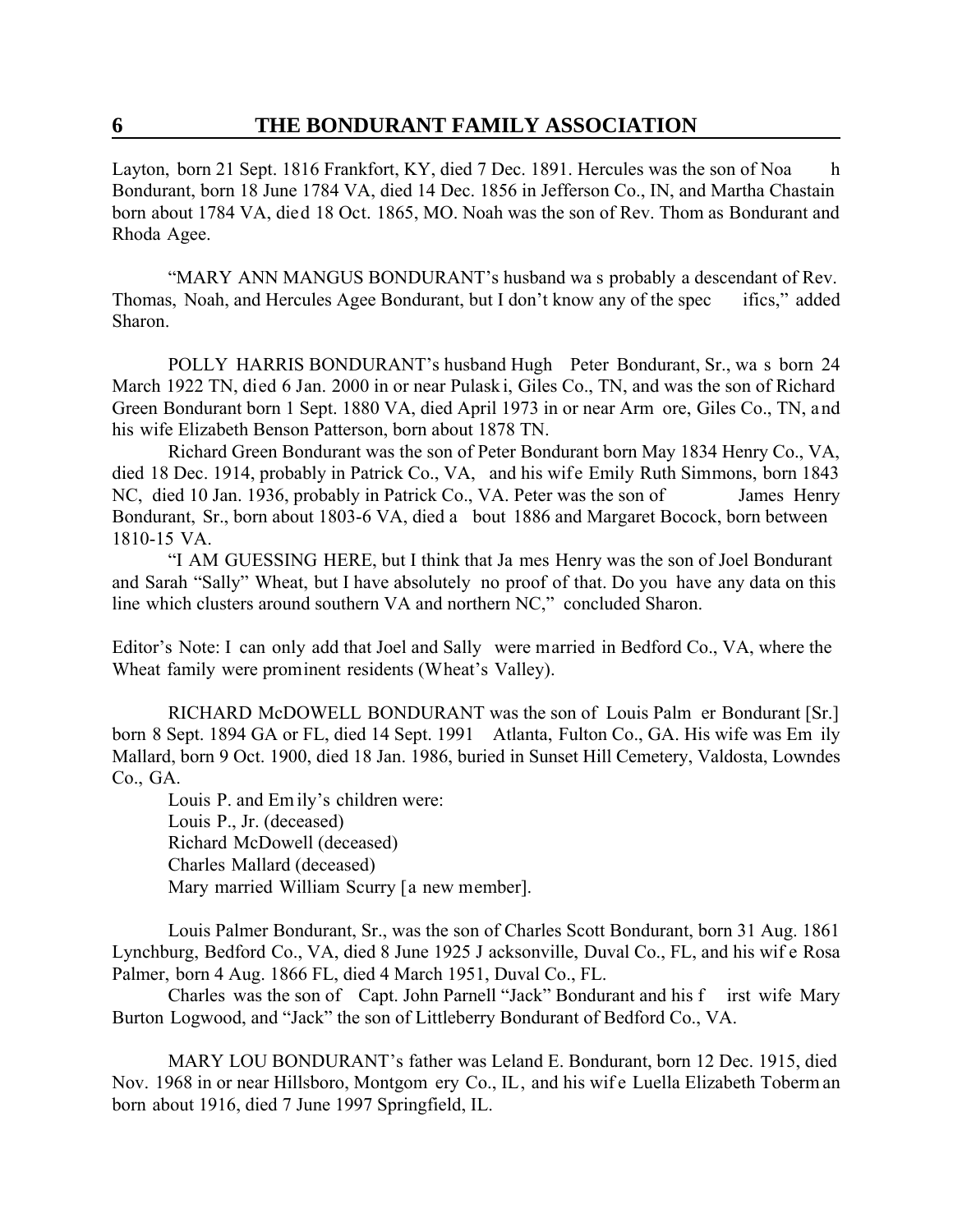Leland was the son of Albert Clarkst on Bondurant, born 1 Aug. 1884, W entzville, St. Charles Co., MO, died April 1981 Hillsboro, Montgomery Co., IL, and My rtle Illinois Smith, born 1886 IL. Albert was the son of John B. Bondurant born 5 Dec. 1855 St. Charles Co., MO, died 6 June 1915 St. Charles Co., MO and his wi fe Ella Frances Darnell, born about 1857 MO, died 6 Nov. 1927 Montgom ery Co., IL. They m arried 30 March 1881 in St. Charles Co., MO.

John B. Bondurant was the son of Lewis Bondurant, born 29 Oct. 1829 VA, died 9 Nov. 1884 MO, and Frances Owens "Fannie" Richards, born 1824 VA, died 22 April 1880. Lewis was the son of John Bondurant born between 1803- 7 in Franklin Co., VA, died between 1853-55, probably in MO, and his wife Nancy Finney born about 1807, died between 1840-50.

John was the son of Jacob P. Bondurant born about 1776 in Buckingham Co., VA, died 1819 at Snow Creek, Franklin Co., VA, a nd his wife Jane Prunty, born 20 March 1773 Henry Co., VA, died between 1848-58 in Franklin C o., VA. Jacob was another son of Re v. Thomas Bondurant and Rhoda Agee.

#### **LEIDEN COLLECTION #199755**

The LDS Family History Library now has ava ilable this 199 reel collection of abstracts made from the surviving Holland Huguenot church registers. This index was prepared 1880- 1910, and formerly housed in the W alloon Library in Leiden, Holland.

When I had access to the col lection at the Family History Library in Salt Lake City, UT, I checked for anyone of the spelling Bondurant or variations.

The only person in the index was [no given name] Bondurant, sex unknown, who became a member of the Nim ègue congregation in the year 1686 [no m onth or date stated in index].

This wan't our Jean Pierre, for he was still a m inor, under the guardianship of cousin Andrè Bondurand, and living in Genolhac. But from this we know that more than one Bondurand or Bondurant fled France in the tim e of the Revocation of the Edict of Nantes.

At the Fam ily History Library I also found **ProQuest Obituaries**, so I copied these Bondurant entries. Note that the date gi ven is NOT the date of death; it is **the date of issue of the newspaper**. These were index references to where the obituaries could be found, and not the contents of the obituaries.

When I knew the full nam es of some of these decedents, I've added this in brackets. I asked for the Bondurants from newspapers beginning at the earliest Bondurant in the index. This happened to be my great grandmother Mrs. Mary Elizabeth Jopling Bondurant, 2<sup>nd</sup> wife of John Parnell Bondurant I.

M.J. [Mary Jopling] Bondurant, 11 May 1897, *Atlanta Constitution*, GA

Joseph Davis Bondurant, 4 Oct. 1899, *New York Times*, NY. "Died at the Age of 104."

Millard F. [Filmore?] Bondurant, 27 Nov. 1901, *Chicago Tribune*, IL.

Sully H. Bondurant, 12 Jan. 1905, [died] Staunton [VA], "Virginia Obituary," *Washington Post*, DC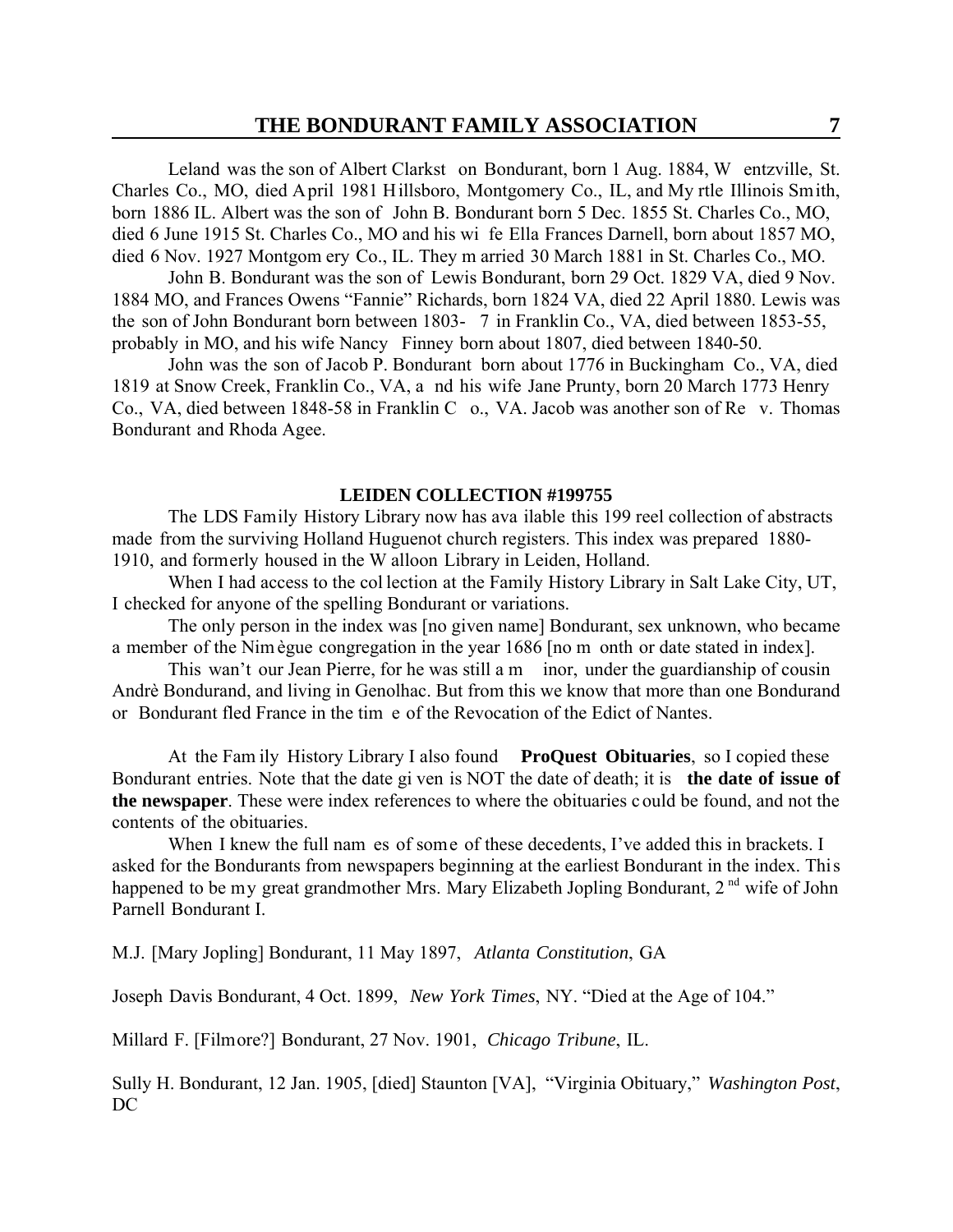Jacob Preston Bondurant, 15 March 1905, [ died] Martinsville [ VA], "Virginia Obituary," *Washington Post*, DC

James Bondurant 29 May 1905, [died] Bristol, TN, "Virginia Obituary," *Washington Post*, DC

Alexander J. ["Sandy"] Bondurant, 8 March 1910, [died] Buckingham Co. [VA], "A.J. Bondurant Dead," "Virginia Obituary," *Washington Post*, DC [same man], 8 March 1910, [died] Lynchburg, VA, *Atlanta Constitution*, GA

R.E. [Robert E.] Bondurant, 14 June 1910, *Atlanta Constitution*, GA

Lucy J. Bondurant, 17 and 18 June 1918 issues, *Los Angeles Times*, CA

Frank W. [Ware] Bondurant, 5 May 1917, *Atlanta Constitution*, GA

Albert A. Bondurant, 13 Fe b. 1919, [died] Mount Williams , "Virginia Obituary," *Washington Post*, DC

J.A. Bondurant, 2 May 1919, *Atlanta Constitution*, GA [appears on pages 4 and 7]

J.R. Bondurant, 10 Aug. 1921, [died] Martinsville [VA], "Virginia Obituary," *Washington Post*, DC

Louis Bondurant Oshaughnessy, 12 Mar 1924, [ died] Liberty, NY, 12 and 13 March 1924, *New York Times*, NY [**Anyone know anything about this man?**]

Emily Morrison Bondurant, [wife of] A.L. Bondurant, "Hostess to South's Great Leaders Dies" [at] Birmingham, 14 Feb. 1926, *Washington Post, DC*

C.T. Bondurant, 13 April 1927, [died] New York City, *New York Times*, NY

Ryan Lillie Bondurant, 17 June 1927, New York City, *New York Times*, NY

Lucy Bondurant Gibbs, 22 Sept. 1927, "Virginia Obituary," *Washington Post*, DC

James C. Bondurant, 19 April, 1928, , "Virginia Obituary," *Washington Post*, DC

Reane Bondurant, 15 Jan. 1937, [died] Los Angeles, CA, *Los Angeles Times*, CA

Frank L. Bondurant, 25 Feb. 1937, *Chicago Tribune*, IL

William Franklin Bondurant, 26 July 1939, [died] Colusa, *Los Angeles Times*, CA

Ida V. [Virginia] Bondurant, 11 June 1941, *Chicago Tribune*, IL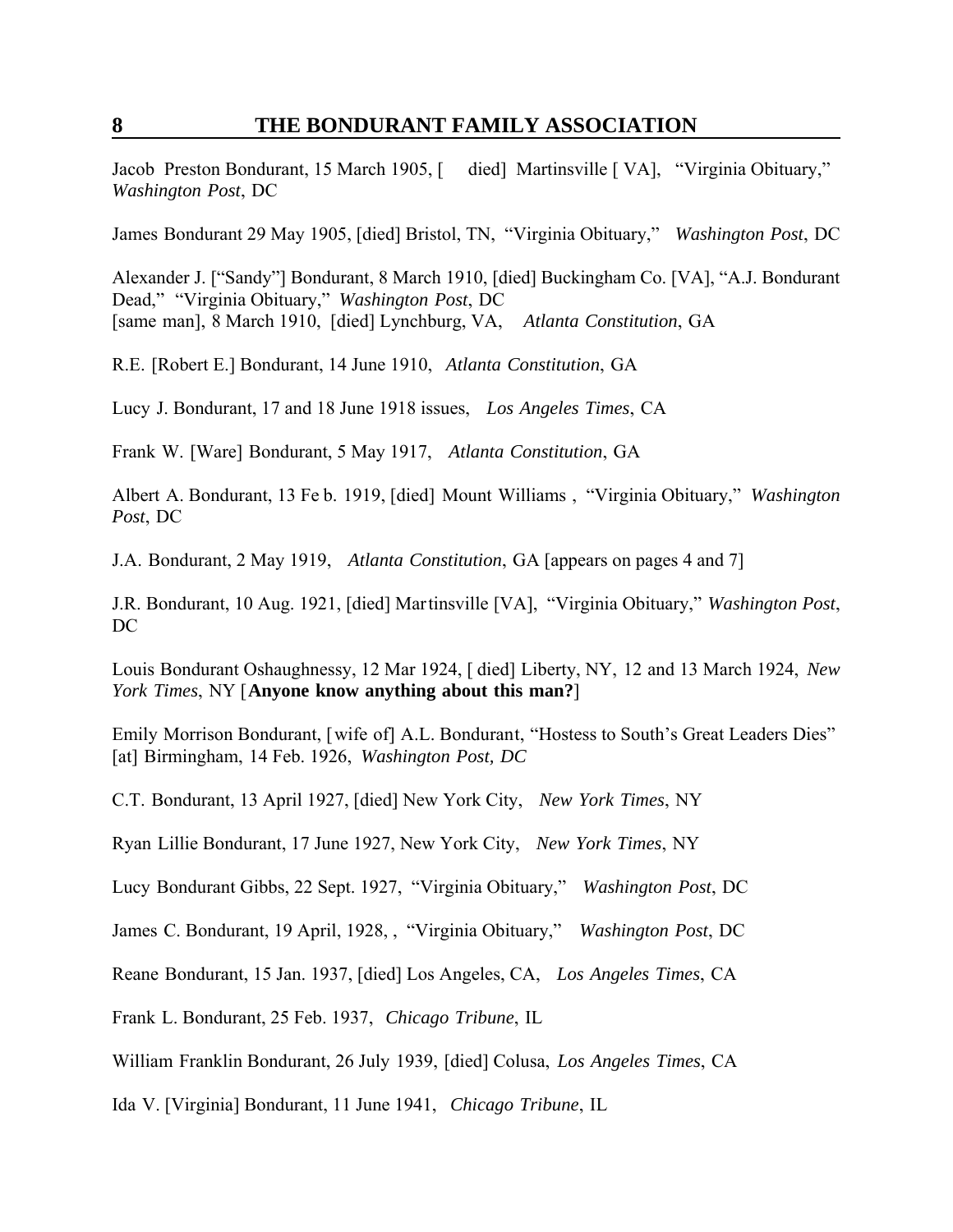Thomas B. Bondurant, 22 Nov. 1 946, [died] New York, *Washington Post*, DC

Lucille C. Bondurant Oshaughnessy, 4 and 5 April 1947, [died] New York, *New York Times*, NY [**Anyone know anything about this lady?**]

Ruth W. Bondurant, 18 and 19 Nov. 1949, [died] Los Angeles, CA, *Chicago Tribune*, IL

Ryan Joseph Bondurant, 13 Sept. 1950, [died] New York City, *New York Times*, NY

Charles William Bondurant, 25 Sept. 1953, [died] Dryden, VA, *New York Times*, NY

Bert E. Bondurant, 17 Oct. 1954, [died] Chicago, IL, *Chicago Tribune*, IL

Walter H. Bondurant, 18 July 1962, [died] Needham , MA, *New York Times*, NY

Harry A. Bondurant, 22 Sept. 1972, [died] Los Angeles, CA, *Los Angeles Times*, CA

Harry Bondurant, 4 and 5 April 1976, [died] Los Angeles, CA, *Los Angeles Times*, CA

Glenwood Bondurant, 30 June 1980, [died] Chicago, IL, *Chicago Tribune*, IL

Oris S. Bondurant, 21 April 1983, [died] Chicago, IL, *Chicago Tribune*, IL

Agnes L. Bondurant, 31 May 1983, [died] Chicago, IL, *Chicago Tribune*, IL

#### **THOMAS RICHARD BUNDREN & LEWIS G. BONDURANT**

Clint Bondurant (eod13@earthlink.net) wrote: "I have talked with both these m en on several occasions."

THOMAS RICHARD BUNDREN, 89, of Chilho wee, obituary in *Kansas City Star*, 18 April 2011. He died at his hom e on 16 April 2011 surrounded by his fam ily. Richard was born 10 Dec. 1921 to Lynn Tuttle Bundren and Marg aret Milam (Lewis) in Fendon, MT, in a log cabin his father had built. Richard and f amily remained there until he was 3, when they m oved to Harlowton, MT. Eventually they went back to MO and settled in Kansas City.

Richard served in World War II with the US Arm  $y$  51<sup>st</sup> Combat Engineers in the Asia-Pacific Theater. After returning hom e in Jan. 1946, Richard i oined the  $110<sup>th</sup>$  Engineers, and served 6 years in the MO National Guard. He worked 29 years at Standard Oil Company at Sugar Creek, MO.

He was a longtime member of the Chilhowee Baptist Church. Richard met Lucille Fenson at a church function, and they m arried 8 Sept. 1951. Three children:

Dennis Bundren and wife Gale of Grain Valley MO

Debbie Bundren and husband Ernie W ilson of Chilhowee

Leah Bundren and husband Donald Daugherty of Holden, MO.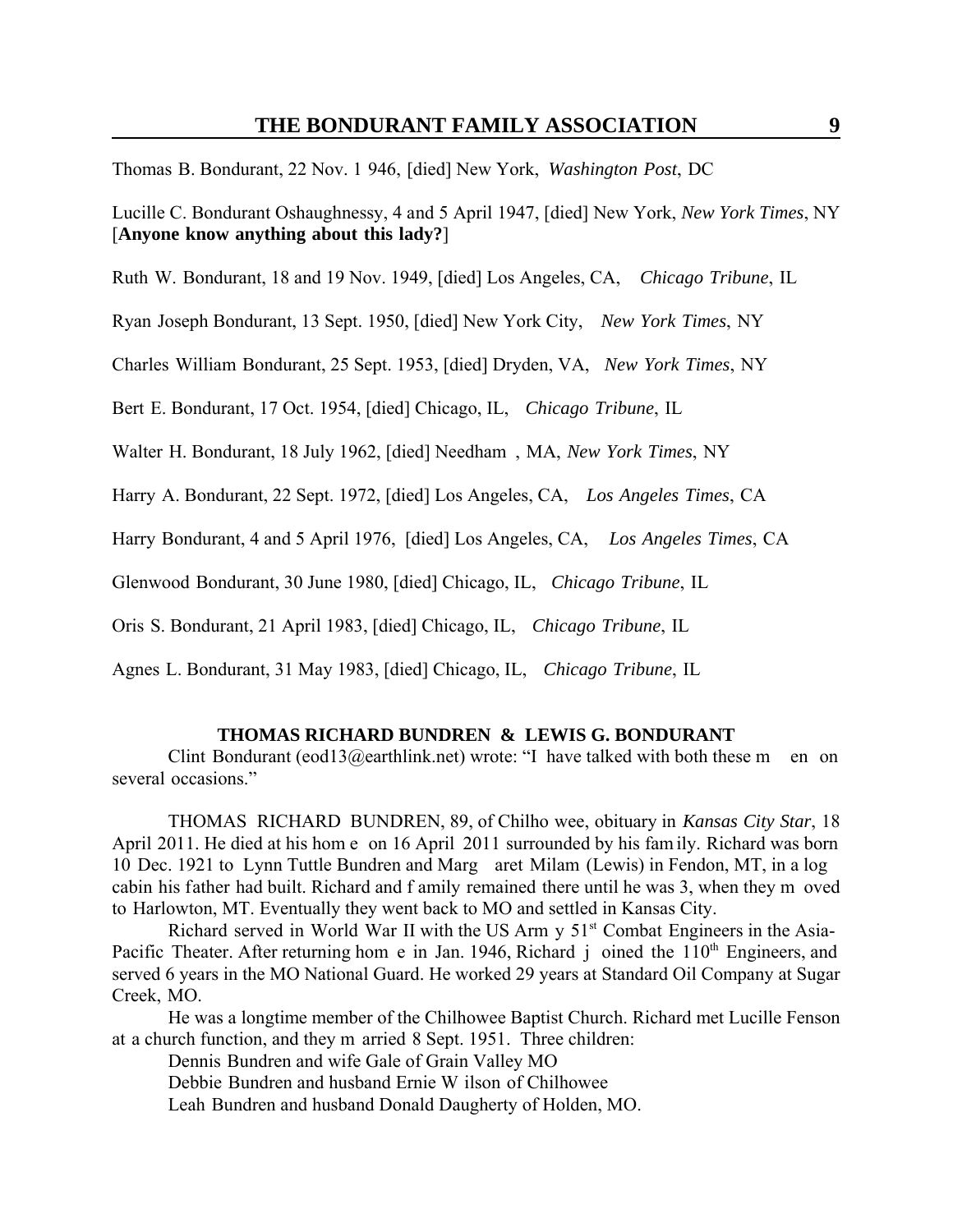Grandchildren: Scott Thomas Bundren (wife Nikki), Lee's Sum mit, MO; Allison and Ashley Bundren of Grain Valley; Barry Wilson of Bollingbrook, IL; Jennifer Daugherty Robison and husband Randy of Pol o, MO; Michael Daugherty and wife Lynette of W arrensburg, MO; and Laurie Daugherty of Holden.

Great grandchildren: Samuel and Reid Bundren of Lee's Sum mit; Jared and Ryan Robison of Polo; and Peyton and Madison Daugherty of W arrensburg.

Richard Bundren was preceded in death by his wife of 53 years, Lucille, his parents, and two sisters and their spouses: Lurene and George "Bus" Richardson; Lucille and Johnnie Lankford. Funeral from the Chilhowee Baptist C hurch with burial in the Chilhowee Cemetery with full military honors.

LEWIS G. BONDURANT, 88, of Louisville, KY, died 13 May 2011 at his residence. He was a veteran of World War II, and former director of Public Relations and Disaster Services for the American Red Cross in Louisville, KY.

His parents were James H. Bondurant and Minnie Alice Bland; sisters Martha Lyon and Mildred Gentry; brothers Jam es Willie and Richard Bondurant, all preceded him in death.

Lewis was survived by his wife JoAnne Pa rcher Bondurant of Louisville, KY, a special nephew Ben Humphries of Elizabethtown, KY, and numerous nieces and nephews. Funeral from the Chapel of Bruington-Jenkins-Sturgeon Funeral Home in Brandenburg, KY, and burial in Cap Anderson Cemetery.

#### **THOMAS BONDURANT OF BOONE CO., KY**

Dale Ashcraft (e-mail: dash484@yahoo.com) descends from this early fam ily member. "Really tearing into my tree after fifty years of pl aying with it," he wrote. "My father got us all interested in our ancestry when he moved us to the county in 1956, and decided to make us little farmers, buying pigs, horses, cows, etc., and planting a garden.

When he was discing the ground he turned up two tom bstones that had been buried for years. It was PHILLIP BAKER and SARA BONDURANT (Thomas' daughter) who had owned the property a hundred years before us. It was not known they lived the re when he [my father] bought it. We have been chasing them ever since.

I went over to the farm Thomas bought in the early 1800s and looked at the cemetery (all fieldstones). I also located Sarah's sister [Frances Bondurant and Jacob Holtsclaw] who is buried on the County School Board property in Florence, KY. The rumor was Thomas was a doctor, but I have never confirm ed it," concluded Dale.

In a later e-m ail Dale provided further inform ation:

"Tom and Peggy [Drury Bondurant] lived off Locust Grove Road outside of Burlingt on, KY. They both died there, Tom first then Peggy. Phillip Bondurant (my line) and Sarah built their home in Union, KY and lived there till their deaths. We sold our property back in the 1980s and a couple of years ago the owner of the propert y leveled everything and moved Phillip and Sarah [Bondurant Baker's bodies] to Union Cem etery.

I was there when the m ove was made; they found a few bones and but tons and a comb that Sarah Bondurant Baker had in her hair. I have the buttons, a nd comb; the bones were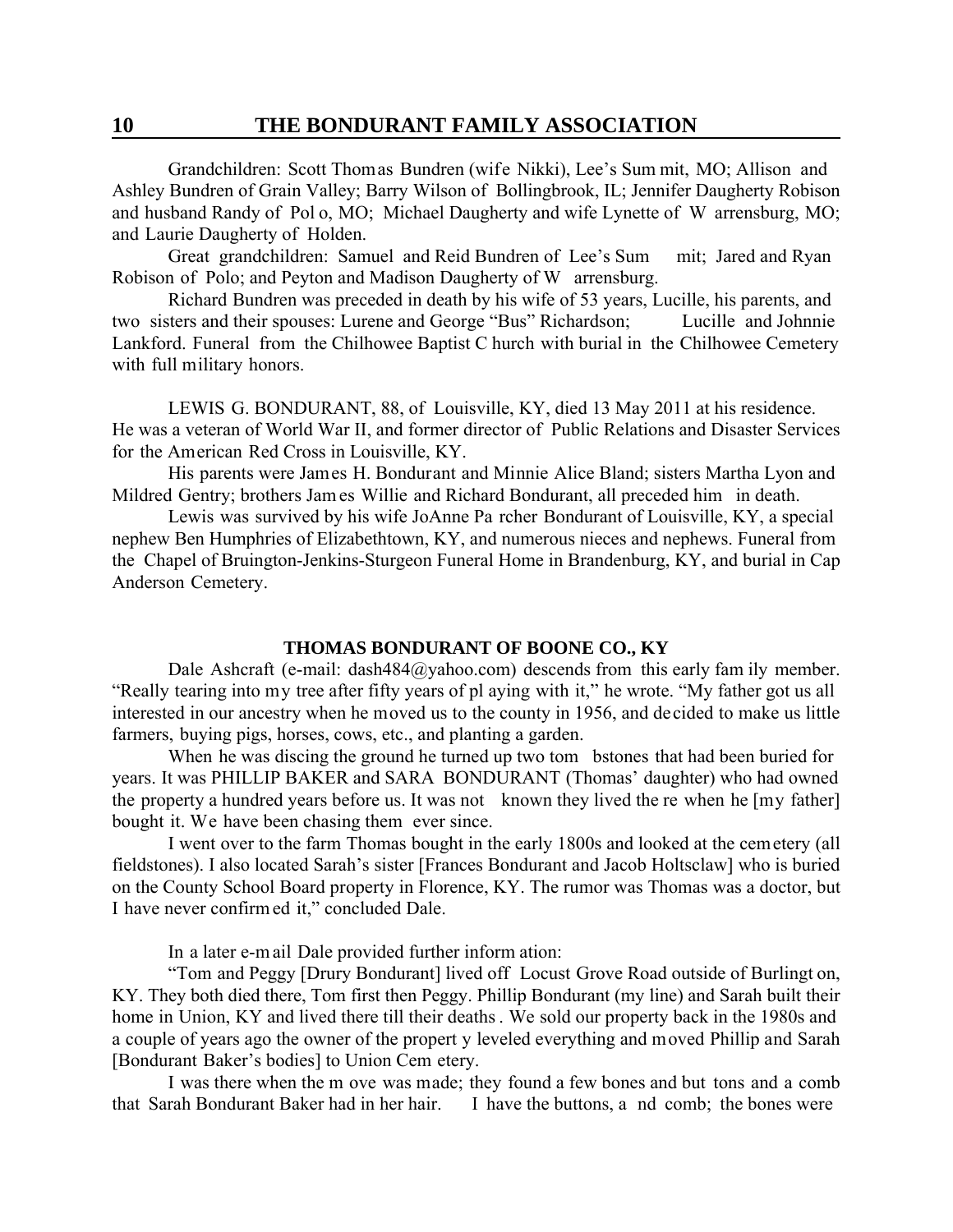reburied. A neighbor who is also a direct line to Thomas Bondurant thought some people moved the logs from their home and reassembled them on his property. He did a great job and I cannot imagine how much he spent doing it.

My line is through my father's side. His grandmother was a Baker, daughter of Dan Baker who was the son of Phillip Baker and Sarah Bondurant. Almost all of the relatives still live in the northern KY area. The Holsclaws are buried on county prope rty, and their graves are located directly behind the Board of Education Building. I saw in a census som e years back that Peggy Drury Bondurant was living with them ."

Editor's Note: This is also the couple Harry Greene descended from , Dale.

We can assume that Thomas' children, born through about 1816, were all born in Bedford Co. where Thomas appeared as the head of fa mily in the 1830 Be dford Co., VA, census (when there were 11 children reported in his fam ily). Some of those young children, ma y be Thomas' grandchildren, for we know the nam es of only 9 of his children.

#### BEDFORD CO., VA

**1810 census**. 2 males born 1800-1810; 1 male born 1765-1784 [Thomas]; 3 females born 1800-1810; 2 females born 1794-1800, and 1 fem ale born 1765-1784 [Peggy].

14 Nov. 1818, Bedford Co., VA, Deed Book 15, page 520, Thomas and Peggy Drury sold their land to John Hubbard, and we m ust assume they left soon after for KY. This seem s to assure that his children were Bedford Co., VA, natives.

**1830 census**, page 149, Be dford Co., VA. Males, 2 born 1820-25, 1 born 1810-1815, 1 born 1800-1810, and 1 born 1770-1780; Fem ales, 2 born 1825-1830, 1 born 1820-1825, 2 born 1815-1820, 2 born 1810-1815, and 1 born 1780-1790. **Is this Thomas and Peggy?**

#### BOONE CO., KY

17 June 1820, Marriage Book A, page 55, Thomas gave consent for marriage of daughter Sarah "Sally" to m arry Philip Baker.

Did Thomas appear in the 1820 census in Boone Co.? A m an of this nam e was enumerated there in 1830 Census in Boone Co., KY, although we believe the ma n enumerated in 1830 census of Bedford Co., was Thomas and wife Peggy Drury. **If he were counted twice, why**?

1 Oct. 1838, Boone Co., KY Deed Book L, page 279. Thomas bought land on Gunpowder Creek from Berryman Ragsdale.

22 Oct. 1839, the will of Thom as Bondurant was proved in Boone Co., KY.

THOMAS BONDURANT, born 1770 in "Old Hollow," Bedford Co., VA, died 22 Oct. 1839 in Boone Co., KY, m arried 26 Jan. 1792 in Bedford Co., VA. Minister was Rev. Drury, Surety was Thomas Pullen. Thomas' parents said to be Joel Bondurant (the elder) and ? O'Brien.

Wife Margaret Allen "Peggy" Dr ury, was born 1767-1772 in Bedford Co., VA, died 18 July 1851 in Boone Co., KY, and buried "old home place in Boone Co., KY." In the 1850 census her age was given as 83, born ca. 1767.

Their children were:

1. Mary "Polly" born 1796 Bedford Co., VA, died 1885-1890 Christian Co., IL. Married 26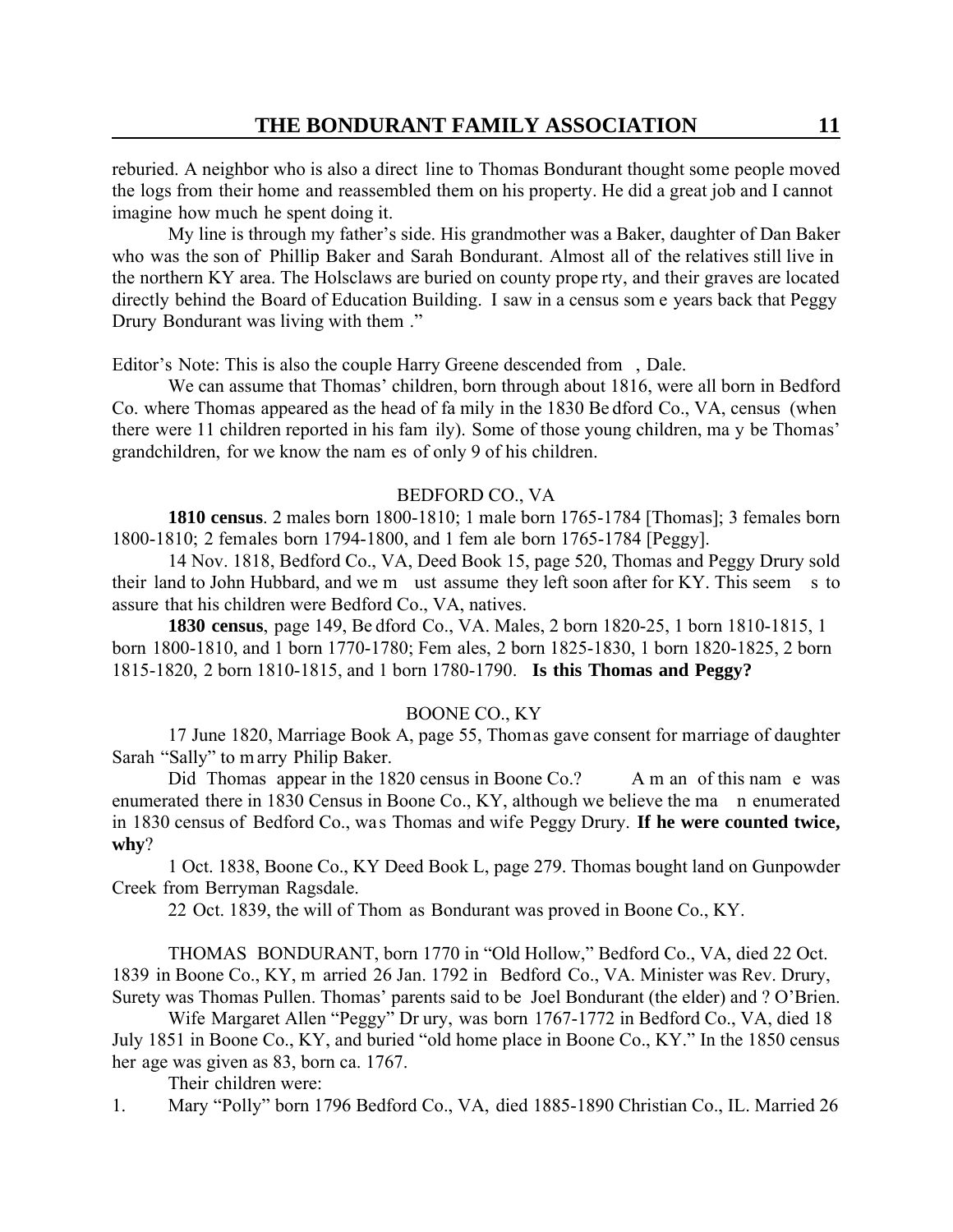Nov 1820 Boone Co., KY to Presle y Peck/Peak/ Peek II, by Absalom Graves, Bond of James Herod. Boone Co., KY, Marriage Book A, page 58.

- 2. Sarah "Sally" born 6 July 1800 Bedf ord Co., VA, died 25 June 1854 Boone Co., KY, married 17 June 1820 Boone Co., KY, Philip Baker [Dale's ancestors]
- 3. Joseph, born 15 Sept. 1801 Bedford Co., VA, died 30 April 1864 near Mecha nicsburg, Sangamon Co., IL, married 27 Oct. 1823 Boone Co., KY Martha "Pa tsy" Thorpe/Tharp. He was said to be a teacher in Dickers on, KY, moved to IL in Oct. 1828, a nd had 11 children. See page 125, *History of Early Settlers of Sangamon Co., IL*, by Power, 1896, and *History of Piatt Co., IL*, vol. 2, page 715, for biography of son Thom as E. Bondurant
- 4. Drury, born about 1804 Bedford Co., VA, died after 1852 in IL? , married 20 Oct. 1828 Boone Co., KY, Jane Tharp.
- 5. Frances, born 16 July 1808 Bedford Co., VA? , died 19 July 1853, Florence, Boone Co., KY. Buried in the Holsclaw Cem etery, Florence, KY. Married 5 Dec. 1830 Boone Co., KY, Jacob Holtsclaw. Tom bstone gives her age as 45 years, 3 days.
- 6. Rebecca born about 1810 Bedford Co., VA, death date unknown, m arried 5 Sept. 1825 Boone Co., KY, Sam uel Wilson.
- 7. Elizabeth born before 1811 Bedford Co., VA, death date unknown, m arried 16 March 1834 Boone Co., KY, Robert Adam s
- 8. William Tyra/Tyree Bondurant, born about 1813, Bedford Co., VA, di ed 26 Dec. 1864 in Camp Nelson, Jessam ine Co., KY, m arried 10 Dec. 1837 Green Co., KY t o Nancy Caulk/York. He was in Greene Co., KY 10 Nov. 1840 when he inherited t he Thomas Bondurant home on Gunpower Creek, Boone Co., KY. See Boone Co., KY Deed Book M, page 542. Quit Claim mentions that the land on Gunpowde r Creek contained about 100 acres, once embracing the resident of Thomas Bondurant, "the ancestor of the parties of the first part, and the same wherein he lived and died once of which he obtained a deed from Berry Ragsdale."

During the Civil War William's son John T. was in service and sick. His father W illiam went to nurse him , and John T. died on ence phalitis, and his father died soon afterward of the same disease. Both buried next to each other in a military cemetery at Nelsonville, KY.

9. Catharine Celina born about 1816 Bedford Co., VA, death date unknown, married 2 Feb. 1836 Boone Co., KY, Jam es Neal.

### **BEDFORD COUNTY, VA, MARRIAGES**

From vagenweb.org/bedford/bedf-m b.htm came these marriages, arranged in chronological order. The variation in spelling has been presented as found.

SURETY - This person gave bond (but no m oney) that there was no legal impediment to the marriage, such as a pre-existing m arriage, under-age bride or groom , when the license was issued.

CONSENT - The person consenting had to be either parent or guardian of an **under-age** bride (under 18) or groom (under 21). Neither of the couple could have been previously married. Where there was no "consent" given, bot h bride and groom were 21 or older, or could be under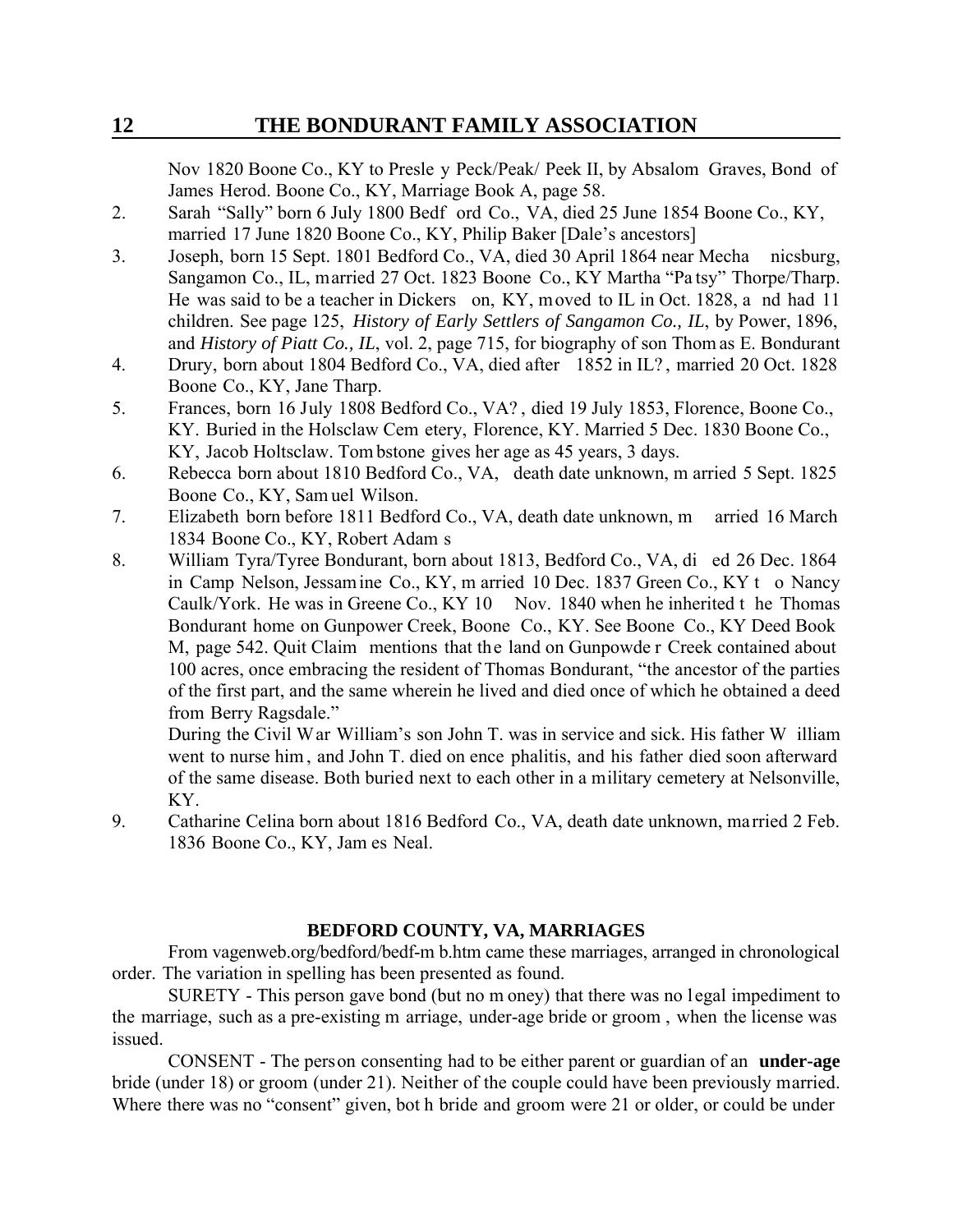age, but had been previously m arried and a widow or widower.

| <b>License date</b> | Couple, officiant, surety, consent.                                         |
|---------------------|-----------------------------------------------------------------------------|
| 13 Nov. 1782        | Joseph Fuqua & CELIA BUNDRUN, m arried by John W. Holt.                     |
| 1 Oct. 1785         | Thomas Smith & CUZZY BUNDRANT, daughter of John Bundrant.                   |
|                     | William Harris, Surety; Rev. Jeremiah Hatcher [Baptist], performed 6 Oct.   |
|                     | 1785.                                                                       |
| 9 Sept. 1790        | LITTLEBERRY BUNDRANT & Nancy Scott, married by Andrew Hunter.               |
| 23 Jan. 1792        | THOMAS BUNDURANT & Peggy Drury, Thomas Pullen, Surety. Married              |
|                     | by Joseph Drury, 26 Jan. 1792.                                              |
| 10 Sept. 1795       | John Scott & LUCY BUNDURANT, L ittleberry Bundurant, Surety.                |
|                     | Consent of Joel Bondurant [sic]. Married by W. Early [Methodist], 10        |
|                     | Sept. 1795.                                                                 |
| 19 Dec. 1796        | Charles Toney & ZELPAH BUNDURANT, Thom as Pollard Surety.                   |
|                     | Married by Alderson Weeks, 20 Dec. 1796.                                    |
| 23 April 1804       | Joseph Taylor & FANNY BONDURANT, John Bondurant, Surety.                    |
|                     | Married 26 April 1804.                                                      |
| 19 Sept. 1807       | Jeremiah Lockett & LYDIA BONDURANT, Ephr aim Bondurant, Surety.             |
|                     | Consent of John Bondurant.                                                  |
| 19 Oct. 1807        | THOMAS BUNDURANT & Susanna Lockett, David Lockett, Surety.                  |
| 30 Nov. 1807        | JOSEPH BUNDURANT & Mary Landers, Henry Landers, Surety.                     |
| 29 Sept. 1808       | Peter Landers & POLLY BONDURANT, Joseph Bondurant, Surety.                  |
| 6 Dec. 1815         | EPHRAIN [sic] BONDURANT & Elizabeth Wade, Joseph Bondurant,                 |
|                     | Surety.                                                                     |
| 22 March 1816       | JOHN W.S. [WESLEY STIFF] BONDURANT & Nancy Stiff, Peter Scott,              |
|                     | Surety.                                                                     |
| 18 Dec. 1824        | BONDURANT & Celia Davenport, daughter of<br>JAMES [SCOTT]                   |
|                     | William. John H. Purnell, Surety. [Purnell was m arried to Celia's older    |
|                     | sister. William Davenport was a Revolutionary soldier.]                     |
| 22 Sept. 1825       | JESSE BONDURANT & Matilda Gibbs, Henry Edgar, Surety. Consent of            |
|                     | Eleanor Merrymond, grandmother of Matilda.                                  |
| 12 Dec, 1828        | Thomas Kerr & TABITHA B ONDURANT, daughter of Littleberry and               |
|                     | Mary ["Nancy" Scott] Bondurant. Abraham Reynolds, Surety.                   |
|                     |                                                                             |
| 14 Dec. 1828        | Thomas Brown & TABITHA BUNDURANT, married by William Harris.                |
|                     | [Here the minister's return names the groom as Thomas Brown, and the        |
|                     | license as Thom as Kerr. Which was it? Has anyone identified any            |
|                     | children of this marriage, which might give us the correct family surname?] |
| 8 Sept. 1841        | Abner Wills & MILDRED B UNDURANT, daughter of Nancy; Robert                 |
|                     | Gibbs, Surety. Married by Joseph Flood, 8 Sept. 1841.                       |
| 11 Dec, 1843        | JESSE G. [Green?] BUNDURANT & Martha Ann W right, daughter of               |
|                     | Pheba; Joel M. Wright, Surety.                                              |
| 18 Sept. 1848       | William L. Hammock & MARTHA S. BUNDRANT, daughter of Nancy;                 |
|                     | William H. Pate, Surety. Married by Joseph Lear, Sept. 21, 1848             |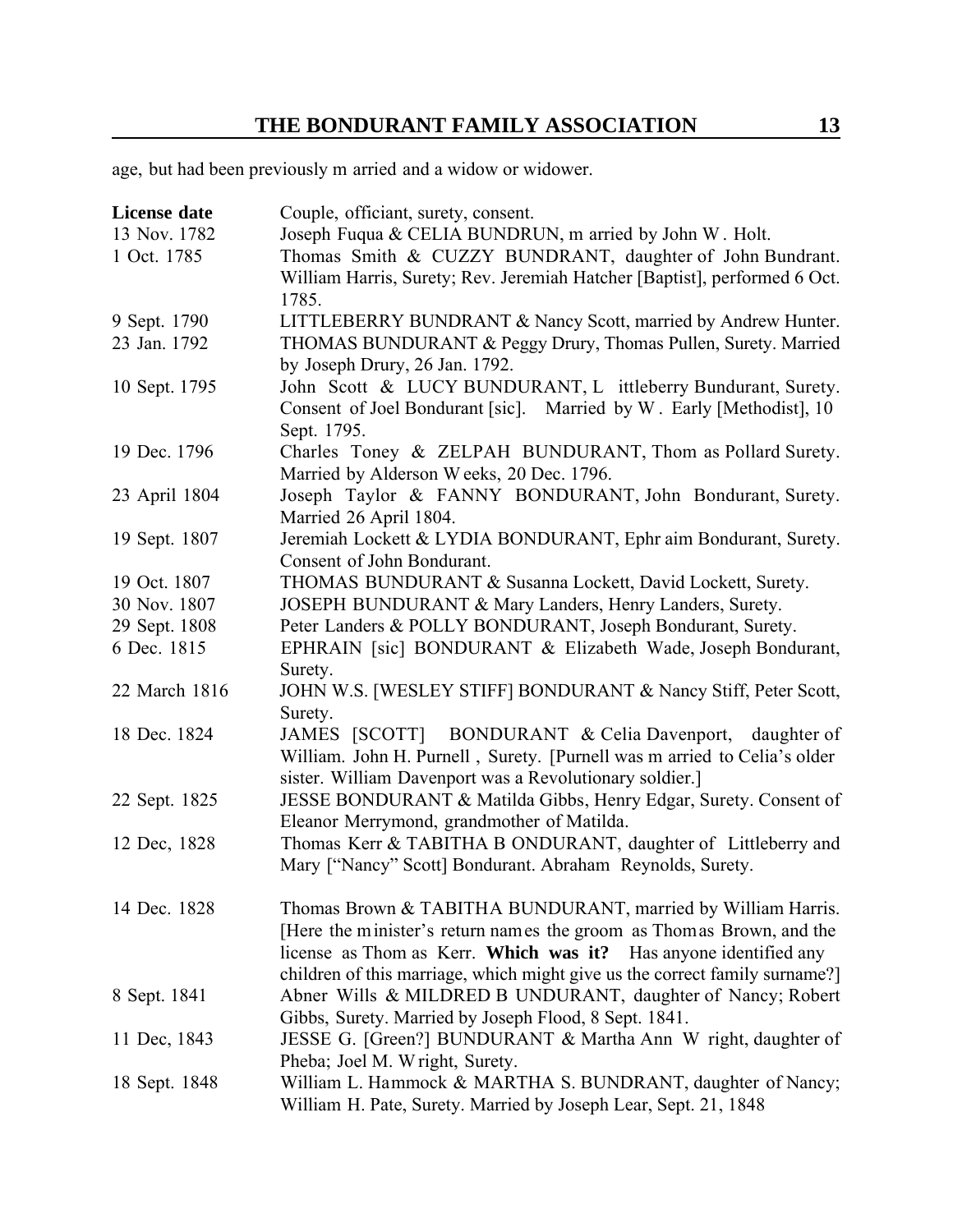| 2 Oct. 1849  | SILAS F. [FUQUA] BONDURANT & Elizabeth Jane Patterson, daughter                        |
|--------------|----------------------------------------------------------------------------------------|
|              | of Charles C., Edward W. Dearing, Surety.                                              |
| 19 Feb. 1850 | WILLIAM W. BONDERANT & Sarah M. Mitchell, daughter of Benjamin;                        |
|              | James A. Ore, Surety. Consent also signed by Em ily Mitchell. Married by               |
|              | Abner Anthony, Feb. 21, 1850.                                                          |
| 20 Dec. 1850 | David Ferguson & CELIA ANN BUNDERANT, daughter of James [Scott],                       |
|              | Daniel Aunspaugh, Surety. Married by Jacob D. Mitchell, Dec. 21, 1850.                 |
| 19 Jan. 1852 | JOHN P. [PARNELL] BONDUR ANT [I] & Mary [Burton] Logwood,                              |
|              | daughter of A.H.; William Davis White, Surety. Married by Joseph                       |
|              | Spriggs, Jan. 28, 1952.                                                                |
|              | Let's see if the censuses will beln group the Redford $\alpha$ Rondurants and those in |

Let's see if the censuses will help group the Bedford Co. Bondurants, and those in adjoining Campbell.

### **Bedford Co., 1820**

John W. Bundurant, 2 males under 10, and 1 26-55, 1 female 10-15. One in agriculture. Page 5A Little Berry Bundurant, 1 m ale 16-18, 2 16-25, 1 45 and older, 2 f emales 10-15, 1 16-25, and 1 45 and older. 2 in agriculture. Page 6.

### **Campbell Co., 1820.**

Ephraim Bundurant, 2 males under 5, and 1 26-44; 1 female 16-25, and 1 26-55. 1 in agriculture. Page 121A

Thomas Bundurant, 4 m ales under 10, 2 10-15, 1 m ale 45 and older; 4 f emales under 10, 1 female 26-44, 1 in agriculture. Page 121A

Joseph Bundurant, 1 m ale under 10, 1 26-44; 5 females under 10, 1 fem ale 26-44. 1 in agriculture. Page 129.

### **Bedford Co. , 1830.**

Jesse Bundurant, 2 m ales under 5, 1 20-29; 1 fem ale under 5, 1 20-29, 1 slave. Page 126 James Bundurant, 1 m ale under 5, 1 m ale 20-29, 1 fem ale under 5, 1 fem ale 20-29. Page 142 Thomas Bundurant, 2 m ales 5-9, 1 15-19, 1 20- 29; 1 50-59, 2 f emales under 5, 1 5-9, 2 10-14, 2 15-19, 2 20-29, 1 40-49. Page 149.

John P. Bundurant, 2 m ales 10-14. Page 162.

Littleberry Bundurant, 2 m ales 5-9, 1 60-69, 1 fem ale 15-19, 1 60-69. Page 163 John W. Bundurant, 2 m ales under 5, 2 10-14, 1 30-39, 3 fem ales under 5, 1 30-39. Page 163

### **Bedford Co., 1840.**

James Bundurant, 1 m ale under 5, 1 5-9, 1 10-14, 1 20-29, 1 30-39, 2 fem ales under 5, 1 5-9, 1 30-39. 1 Free Colored. Page 295.

Jesse Bundurant [There are two entries for a man of this name, containing the same information.] 2 males 5-9, 1 10-14, 1 40-49, 2 fem ales under 5, 1 5-9, 1 10-14, 1 30-39. 3 slaves. 2 in agriculture and 2 in m anufacturing. Page 304.

### **Bedford Co., as of June 1, 1850.**

John P. [Parnell] Bondurant [I], 24 m ale, la borer, born VA, [living with the Moses Snead family.] House 240, fam ily 240. [Son of Jam es Scott and Celia D. Bondurant, below]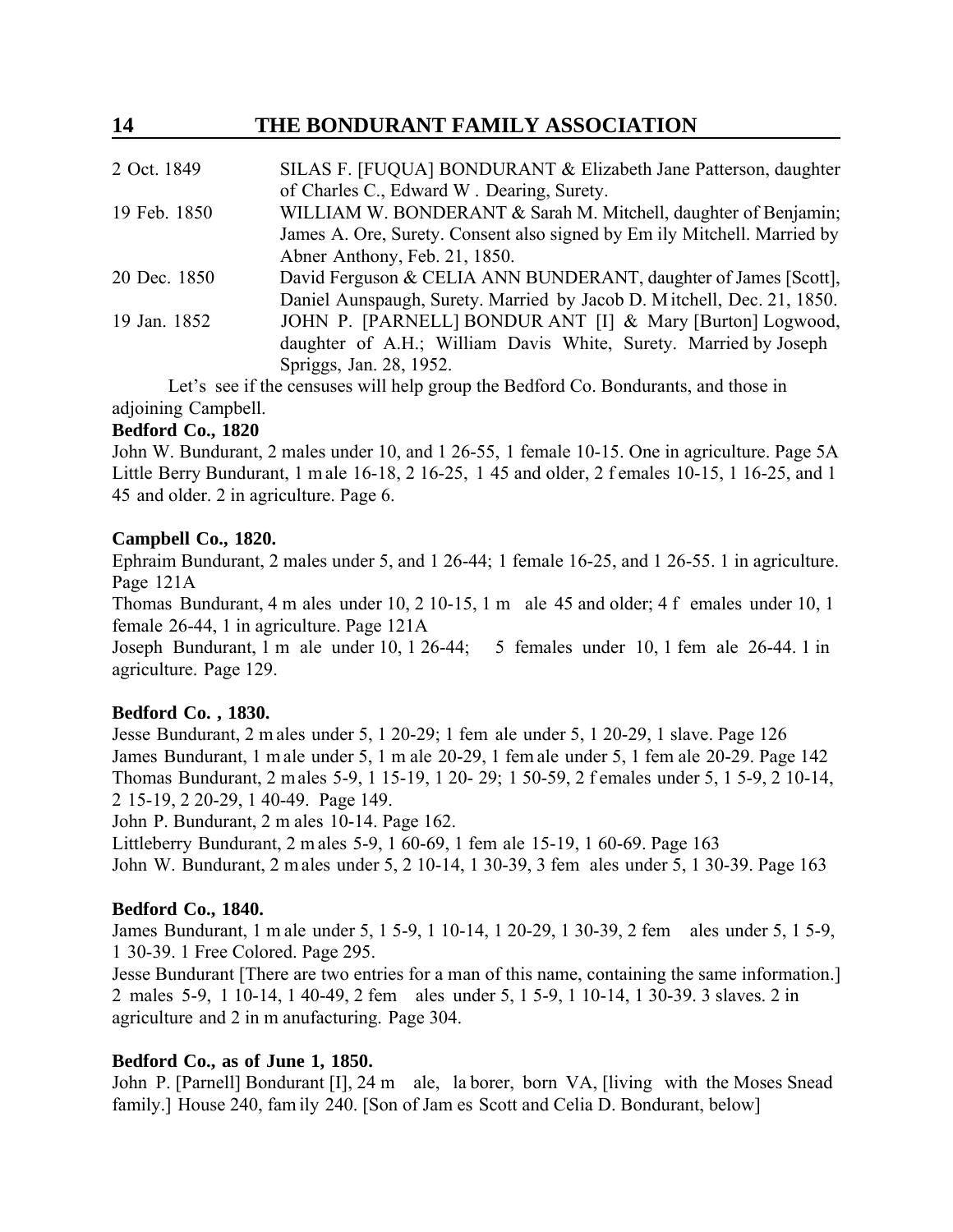James [Scott] Bundurant, 47 male, carpenter, born VA. [Living with his fam ily in household of father-in-law William Davenport, a Revolutionary soldier.] House 646, fam ily 612 Seline [Celia] Bundurant, 45 fem ale, born VA. Maryetta [Marietta] Bundurant, 15 fem ale, born VA, attended school Robert [E.] Bundurant, 12 m ale, born VA, attended school James Bundurant, 6 m ale, born VA, attended school Emma Bundurant, 3 fem ale, born VA.

Albert W. Bundrant, 20 m ale, laborer, born VA, [living with the Jam es Wilson family], house 457, family 457.



Richard Bundrent, 15 male, born VA, [living with Joel M. Right fam ily], household 1176, family 1176.

Phebe Bundrent, 50 fem ale, born VA.

William M. Bundrant , 22 m ale, born VA, carpenter, [living with the W illiam Creasey family], house 1216, fam ily 1216

Silas F. Bundurant, 25 male, born VA, house 888, family 888 Elizabeth Bundrant, 23 fem ale, born VA Nathaniel T. Bundrant, 3 m ale, born VA.

Mary Bundrant, house 1073, fam ily 1073 Jesse G. Bundrant, 29 m ale, born VA, carpenter, house 184, fam ily 1384. Martha A. Bundrant, 29 fem ale, Ann V., 6 fem ale Henry C., 5 m ale Jehu J., 2 m ale.

### **MRS. NANCY BONDURANT BURFORD**

Contributed by Eve Ma yes, who ound this Trackingyourroots.com/data/perrycems.htm. This is a Perry Co., AL, grave, though the cemetery in which i t was photographed was not stated by Tim Williams, the contributor.

In *Southern Historical Records of Perry Co., AL*, vol. 50, was an incom plete survey of "Rosemont," Uniontown Cemetery,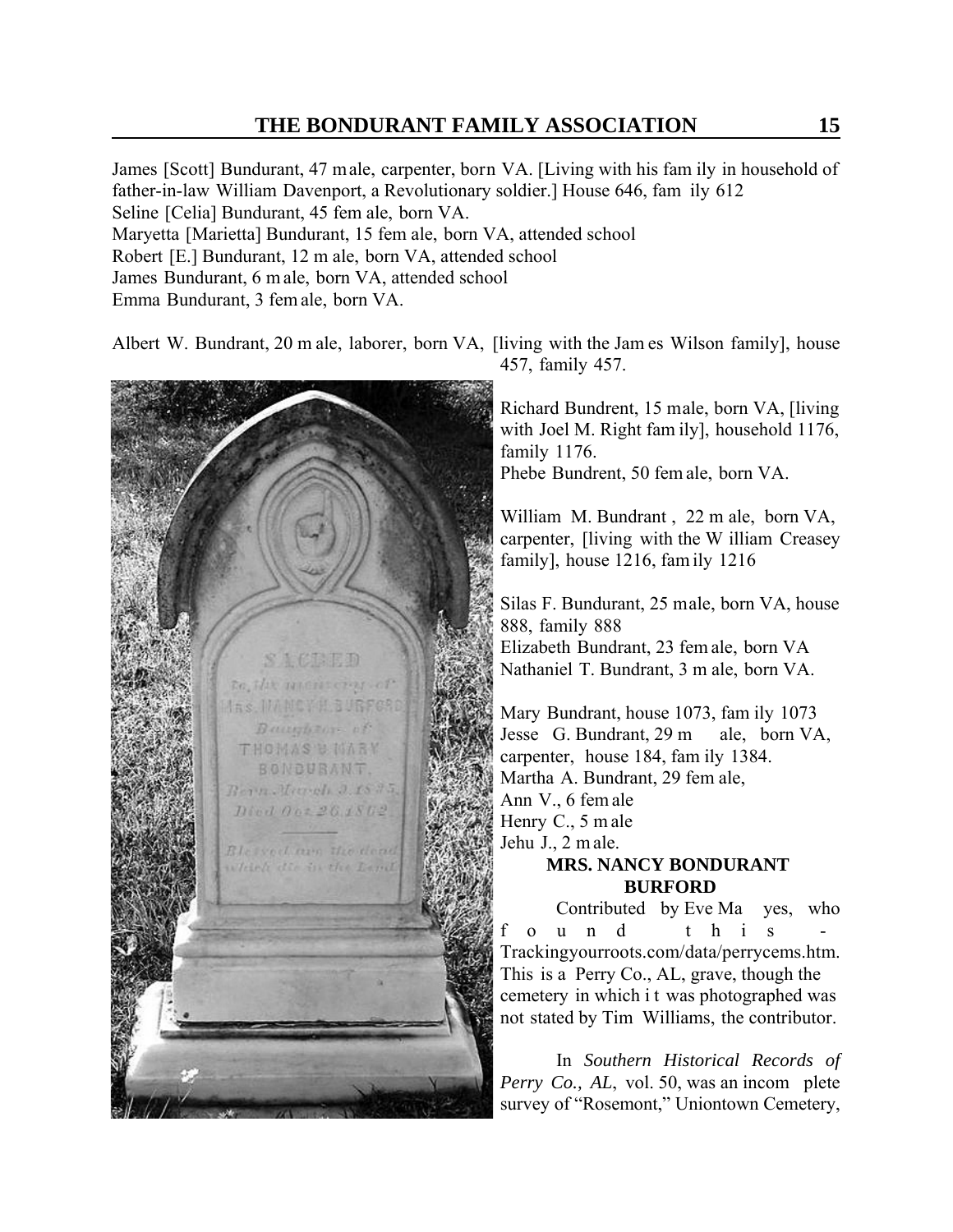1977. These Bondurant graves were in it:

Thomas Bondurant, born in Buckingham Co., VA, May 16, 1792, died Sept. 15, 1869 and Mary Bondurant wife of Thomas Bondurant, born in Buckingham Co., VA, Dec. 13, 1809, died July 10, 1869, aged 59 years.

W.D. Burford, age 74, and Mrs. Nancy H. Bu rford [opposite] daughter of Thom as and Mary Bondurant, born March 9 1835, died Oct. 26, 1862.

Mariah Bondurant, April 24, 1840, July 6, 1872, wife of Samuel Saul Evans [daughter of Thomas and Mary Bondurant]

Rebecca Ethridge, wife of Sam uel F. Bondur ant, Nov. 4, 1850, Oct. 10, 1923 and Sam uel F. Bondurant, May 17, 1842, April 27, 1899.

Bettie T., daughter of Sam uel and Rebecca Bondurant, Jan. 13, 1878, July 28, 1895

Dr. E.S. [Eugene Si] Bondurant, July 28, 1874, Sept. 15, 1906 [son of the following]:

Fannie E. Bondurant, July 1 0, 1851, Sept. 15, 1895 and Thomas Morgan Bondurant, March 11, 1849, Aug. 15, 1919.

In the Harper Fam ily Cemetery, same book series, but vol. 17: William T. Bondurant, 1872-1948, and Em ma H. Bondurant, 1869 - 19[blank]. [W.T.B. was the son of Sam uel Francis and Rebecca Ethridge Bondurant.]

#### **CHARLES E. BONDURANT**

We reported the death of Charles in the last newsletter. A clarification cam e from his sister Mrs. Marilyn Bondurant Anderson.

Charles E. Bondurant m arried  $1<sup>st</sup>$  Launa Kay Patterson Dec. 19, 1955. They were the parents of Bruce Bondurant, Debra Bondurant Schmutz, and Scott Bondurant. Charles and Launa Kay were later divorced.

Charles married 2nd Mrs. Bonnie Schrum Sept. 21, 1985. Bonnie had three children by her first marriage: Susan Schrum Kopinitz, Laura Schrum Gaevert, and David Schrum .

#### **EUGENE SI BONDURANT, M.D.**

Our President, Marcelle Hoffman (e-mail: mkbsubscribe@pacbell.net) picked up on this family member whose data appeared on page 11, in our previous issue.

"I wrote a while back about Dr . Eugene Bondurant of Uniontown [AL], who supposedly was named after Dr. Eugene Bondurant of Mobi le, AL. I'm sure Eura Mae Powell m ight have known more about this."

Dr. Eugene Si Bondurant (1874-1906), was the oldest of 8 children of Thoma s Morgan Bondurant (1849-1919) and Sarah Elizabeth Fran ces "Fannie" Cope (1851-1895). Eugene was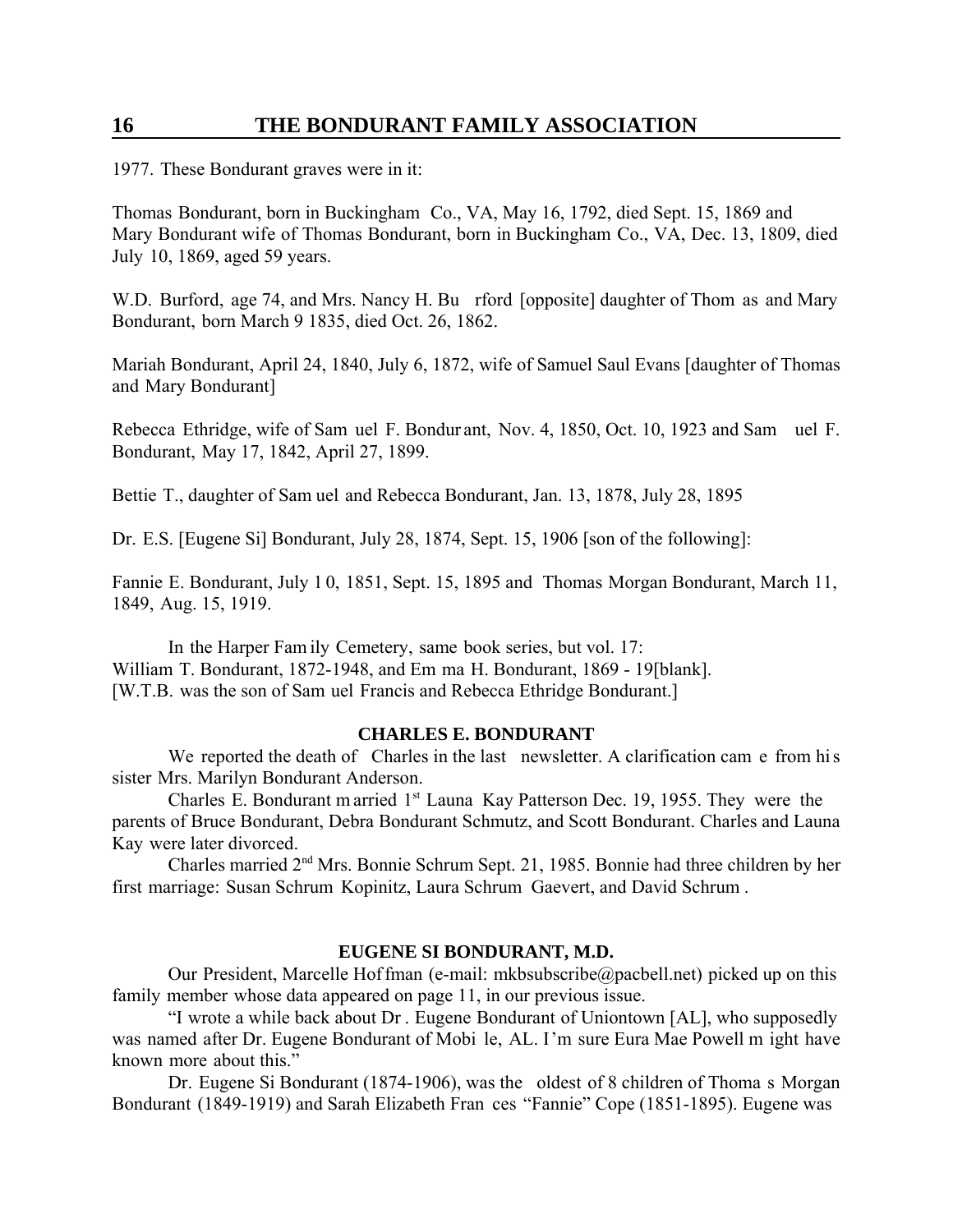born 28 July 1874, and died 15 Sept. 1906. His gravestone is in Rosemont Cemetery, Uniontown, AL. He had married Bertha White, but was divorced. "My uncle said he died of a broken heart and went crazy after the divorce.

It seems that Ma e Louise Evans, daughter of Mariah Louise Bondurant and Sam Saul Evans, first cousins, was close to m y Thomas Morgan Bondurant f amily. The T.M. Bondurant family lived a little out o f Uniontown on a 40 acre farm. The cousins Dr. Eugene Si, and May Louise were born 2 years apart, and I am assuming if Eura Mae, daughter of May Louise, truly grew up in Uniontown, and had no m other, they played together, shared houses.

Dr. Eugene Si Bondurant did not have children, and died young. Eugene Si was very close to the whole Bondurant clan from Uniontown. My uncle John still talks about Dr. Eugene Si, even though Eugene died before m y uncle was born.

My father was also nam ed after Dr. Eugene Si, and my ot her Kendrick side – Eugene Kendrick Bondurant." The Si cam e from his mother' Cope side.

#### **VIRGINIA'S COLONIAL CHURCHES**

*Magazine of Virginia Genealogy*, Nov. 2010, vol. 48, no. 4, page 271 included a transcription of a document filed at The National Archives, formerly the Public Records Office, Kew, Surrey, England. 23. [C.O. 5/ 13/1312, part 2, folio 189; part of the Secretary of State's correspondence titled "Colonial Office."]

"List of the Parishes, Tythables, Ministers, Executive Officers, etc. in Virginia, referred to in Mr. Jenning's Letter of 10 July **1702**.

Received and read 21 Sept 1702; Entered Folio 22, H."

This document provided the names of the functioning parishes, and in m ost of them, the number of tithables.

"Henrico County

Varina and Henrico, Jacob W are [minister], 709 tithables

Bristol [parish] part, Thom as Robinson, 518 tithables

King Wm. [parish] part, Benj' de Joux [m inister], [tithables blank]."

At that time our Jean Pierre Bondurant had left the Huguenot settlement at Manakintown, to seek his for tune in the vicinity of Colonial Heights, VA, where he bought 200 acres of land at Matoaca, VA. Jean Pierre would not have been counted as a tithable in King W illiam Parish, the Huguenot church.

Pastor Benjamin de Joux was the senior minister of the Huguenot congregation which had been allowed by the governor to form its own parish, on the condition that it also provide for the support of its m inister.

The very earliest records of King W illiam Parish have not survived. The *King William Parish Vestry Book 1707-1750*, owned by the Virginia Historical Society, has been published in book form in 1966. This began during the controversial pastorship of Richbourg, whose tampering with the Vestry Book caused a split in the congregation in June 1712. He led a splinter group first to NC, then on to SC, where he died.

It is in this book where we first fi nd Jean Pierre's sons John and Peter as tithables; they were on the new land, clearing enough t o make way for a house. Then their father Jean Pierre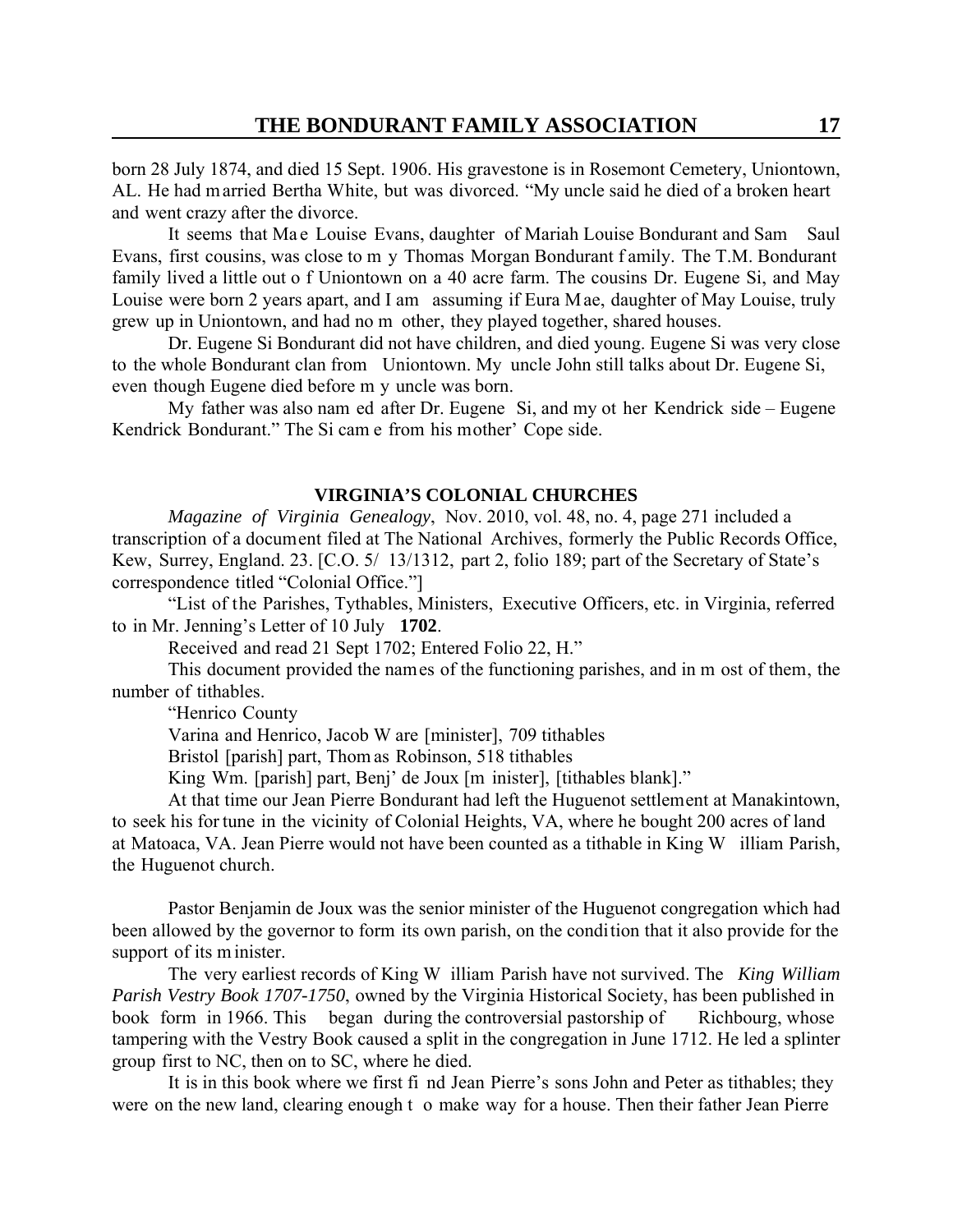appeared on the tithables list in 1730, and was elect ed to the vestry but never took his seat. Family continued to live in King William Parish until the 1750s when all three sons sold out and moved to what becam e Buckingham Co., VA.

Bristol Parish descended from Charles City Parish, not from Henrico Parish, and in 1702 included lands on both sides of Appom atox River. It was established in 1643 "for the conveniency of the inhabitants on both sides of Appomattock River being farr remote from the parish church of the said plantation upon Appom attock, be bounded into a parish by themselves as followeth, to begin at Causson's ffield within the mouth of Appomattock River on the eastward side, and at Powell's Creek on the westward s ide of the river, and so to extend up the river to the falls on both sides and the said parish to be called by the name of Bristoll." Jean Pierre's land at Matoaca may have fallen into Bristol Parish.

Bristol Parish does have surviving records in the VA State Library, mss #20335 according to their publication *Guide to Church Records*, 1981. The Register "has in general an alphabetical and chronological arrangement for the period indicated (1720-1792). However earlier and later items were added and the actual date range is 1685-1798. Included are births and baptisms, a few deaths, but no m arriages.

The Vestry Book includes m inutes which cover the period from Oct. 30, 1720 to April 18, 1789. See *The Vestry Book and Register of Bristol Parish, Virginia, 1729-1789*, C.G. Chamberlayne, 1898."

**In summary, we have already abstracted the few mentions of our family taken from the King William Parish records. What we need is records of Jean Pierre, and family from 1701 until 1730 when he reappeared as a tithable in King William Parish. Keep looking! THE BONDURANTS OF AMERICA -- Jean Pierre and Ann**

By Mary Bondurant Warren,

with Ruby Talley Smith and Amy Warren Sanders *The Bondurants' "First Hundred Years" in Virginia.*

Here is the story of Huguenot Jean Pierre Bondurant's life after he landed in 1700 at Ja mestown. How did this French exile adapt to an English-speaking society? What was his life like in the colony? Meet his wife Ann Tanner, and learn more about their five child ren, and grandchildren. Watch the Bondurant fam ily grow with the colony, m ove into new lands, and new occupations.

A "Sentimental Journey" takes you to places im portant in the fam ily history. Hardbound, 218 pages including maps, photographs, illustrations, and a full nam e index. **\$35.00.** 

### **THE BONDURANTS OF AMERICA -- Ann Tanner's Ancestors** By Mary Bondurant Warren,

with Ruby Talley Smith and Amy Warren Sanders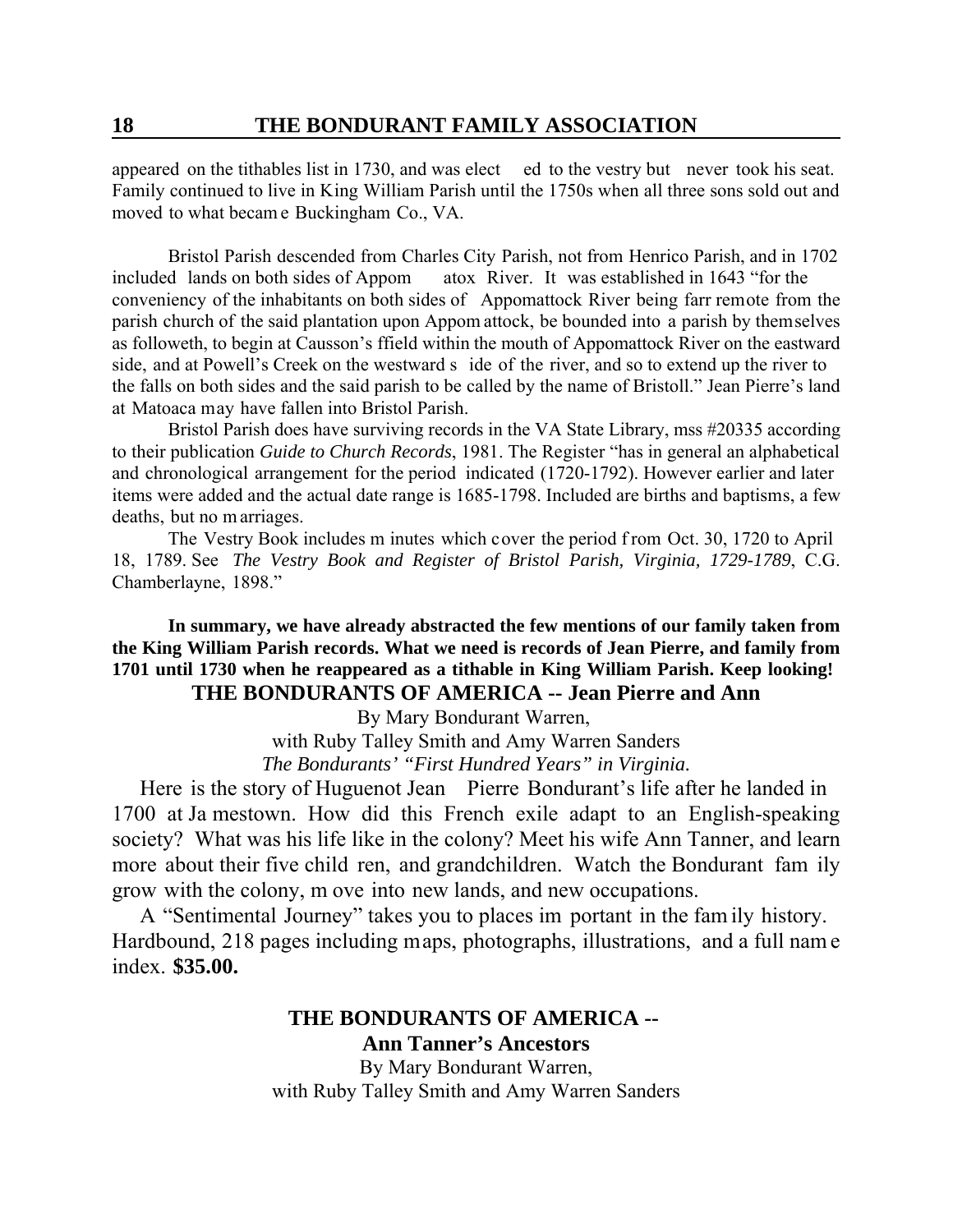### *HATCHER, JONES, LOUND & TANNER of Virginia*

*The focus of our 2010 tour in Virginia*.

Jean Pierre married into a tidewater Virginia English family, whose ancestors had been in the colony two or three generations when the Huguenots arrived. These are stories and documents relating the life of Ann's colorful ancestors. Learn about the parts they played in Virginia's early history. A "Sentimental Journey" leads you to present-day sites which once were the hom es of Ann's ancestors.

Hardbound, 173 pages including maps, photogr aphs, illustrations, and a full nam e index. **\$30.00**

## **THE BONDURANTS OF GÉNOLHAC, FRANCE**

By Mary Bondurant Warren

Following your suggestions, along with fam ily history and "fam ily trees," are included photographs of the sites and docum ents relating to the fam ily, maps, and even a driving tour of our most important places.

With this hardbound, 172 page book, you can be your own tour guide, and see the sights of France at your leisure.

### **Three Bondurant book set for \$75.**

#### **HERITAGE PAPERS, P.O. Box 7776, Athens, GA 30604-7776**

Shipping \$8 per order; GA residents must include 7% sales tax.

### **BFA NEWSLETTERS**

If you want to complete your set of printe d BFA newsletter issues, use this form to order individual issues. Please circle the issue num bers you want.

| 1 to 5 (one issue) 6 7 8 9 10 11 12* 13 14 15** |    |                |             |    |    |    |                         |       |                               |    |    |    |
|-------------------------------------------------|----|----------------|-------------|----|----|----|-------------------------|-------|-------------------------------|----|----|----|
|                                                 |    |                |             |    |    |    |                         |       | 16 17 18 19 20 21 22 23 24 25 | 26 | 27 | 28 |
| 29                                              |    | 30 31 32 33 34 |             |    |    | 35 |                         | 36 37 | 38                            | 39 | 40 | 41 |
| 42                                              |    |                |             |    |    |    |                         |       | 43 44 45 46 47 48 49 50 51    | 52 | 53 | 54 |
| 55                                              |    |                |             |    |    |    | 56 57 58 59 60 61 62 63 |       | 64                            | 65 | 66 | 67 |
| 68                                              | 69 |                | 70 71 72 73 |    |    | 74 | 75                      |       | 76 77                         | 78 | 79 | 80 |
| 81                                              | 82 | 83             | 84          | 85 | 86 | 87 | 88                      | 89    | 90                            |    |    |    |